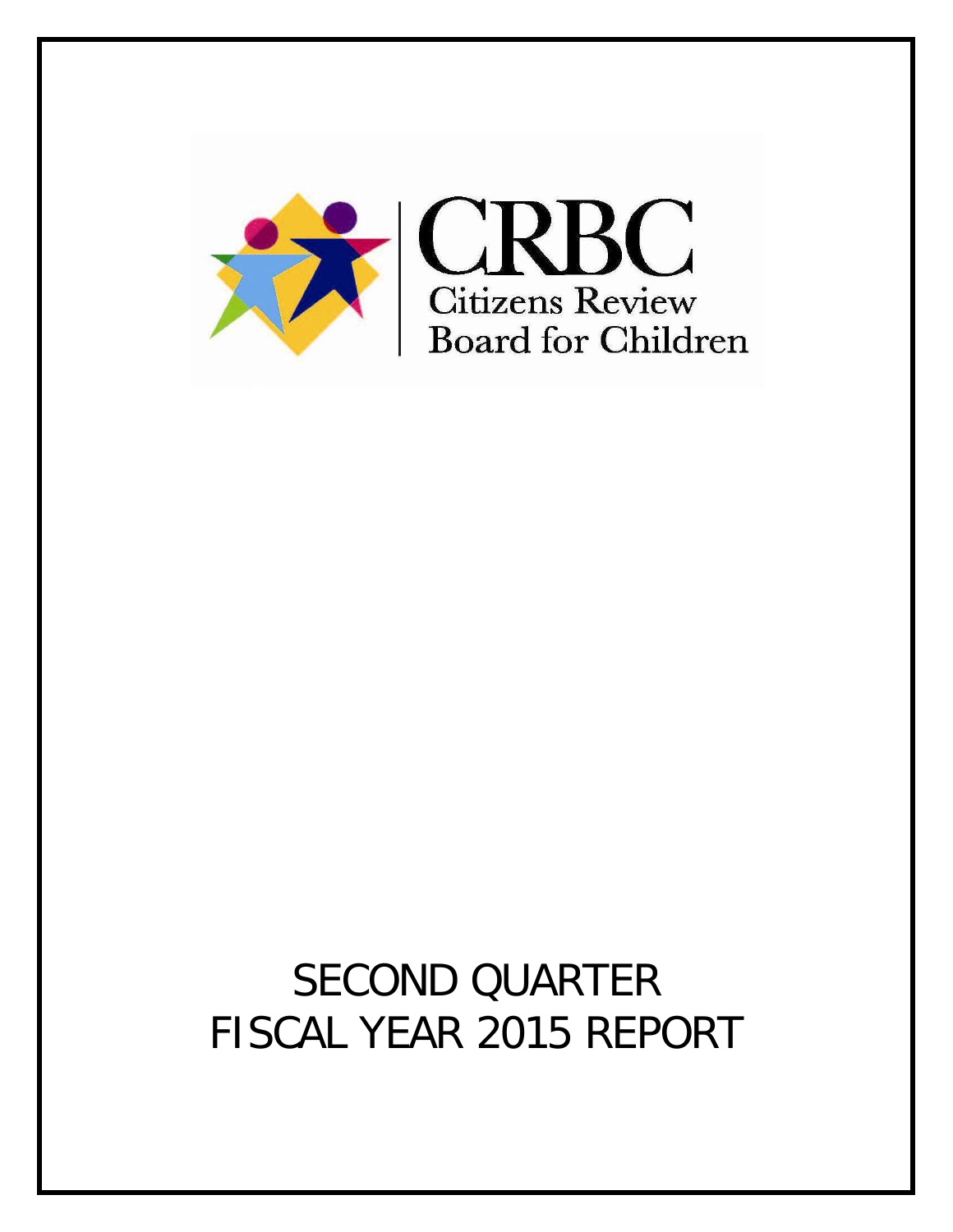# **Table of Contents**

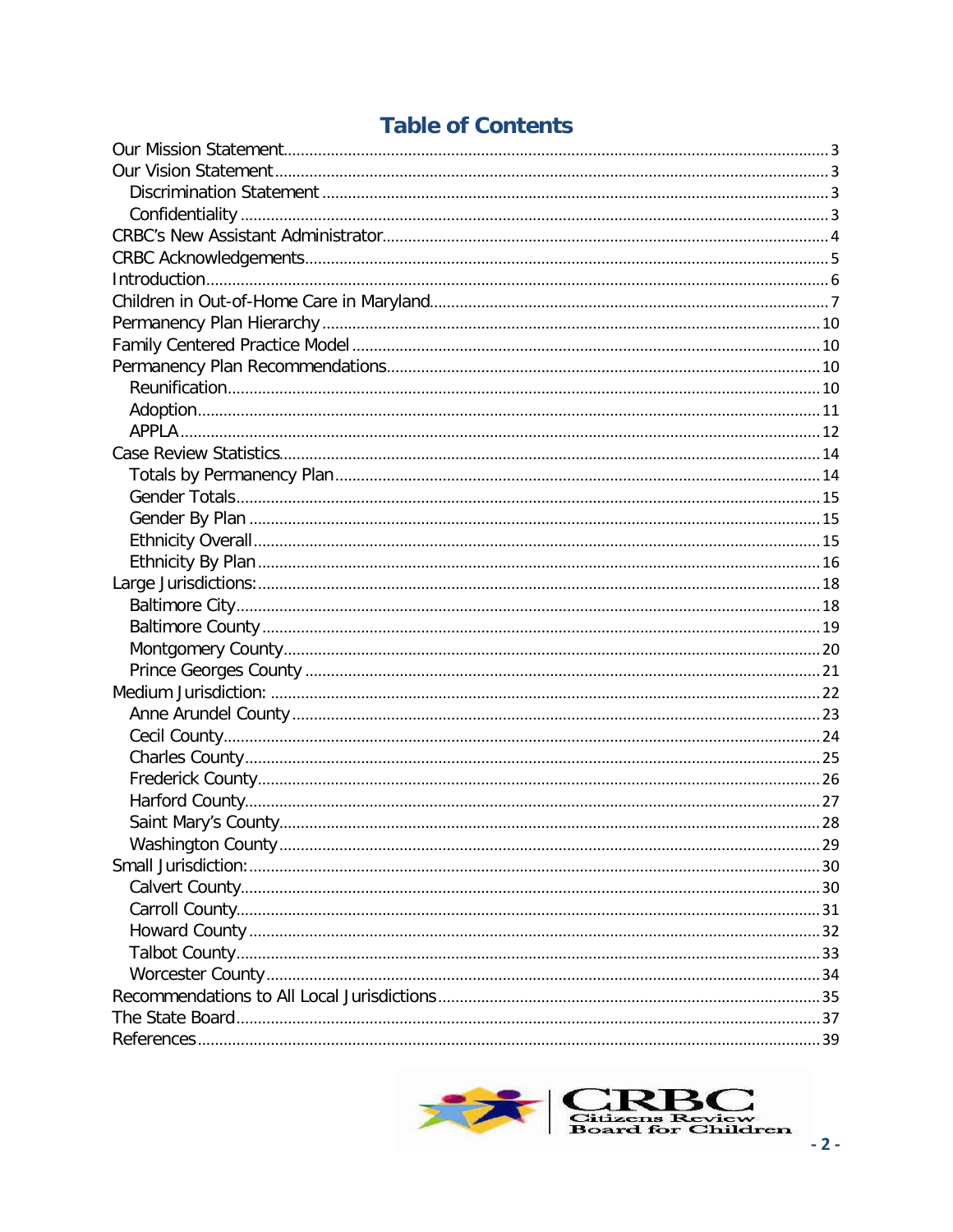# **Our Mission Statement**

<span id="page-2-0"></span>To conduct children in out-of-home care case reviews, make timely individual case and systemic child welfare recommendations; and advocate for legislative and systematic child welfare improvements to promote safety and permanency.

# **Our Vision Statement**

<span id="page-2-1"></span>We envision the protection of all children from abuse and neglect, only placing youth in out-of-home care when necessary; and providing families with the help they need to stay intact; children will be safe in a permanent living arrangement.

#### <span id="page-2-2"></span>Discrimination Statement

The Citizens Review Board for Children (CRBC) renounces any policy or practice of discrimination on the basis of race, gender, national origin, ethnicity, religion, disability, or sexual orientation that is or would be applicable to its citizen reviewers or staff or to the children, families, and employees involved in the child welfare system (CRBC, 2013).

#### <span id="page-2-3"></span>**Confidentiality**

CRBC local board members are bound by strict confidentiality requirements. Under Article 88A, § 6, all records concerning out-of-home care are confidential and unauthorized disclosure is a criminal offense subject to a fine not exceeding \$500 or imprisonment not exceeding 90 days, or both. Each local board member shall be presented with the statutory language on confidentiality, including the penalty for breach thereof, and sign a confidentiality statement prior to having access to any confidential information.

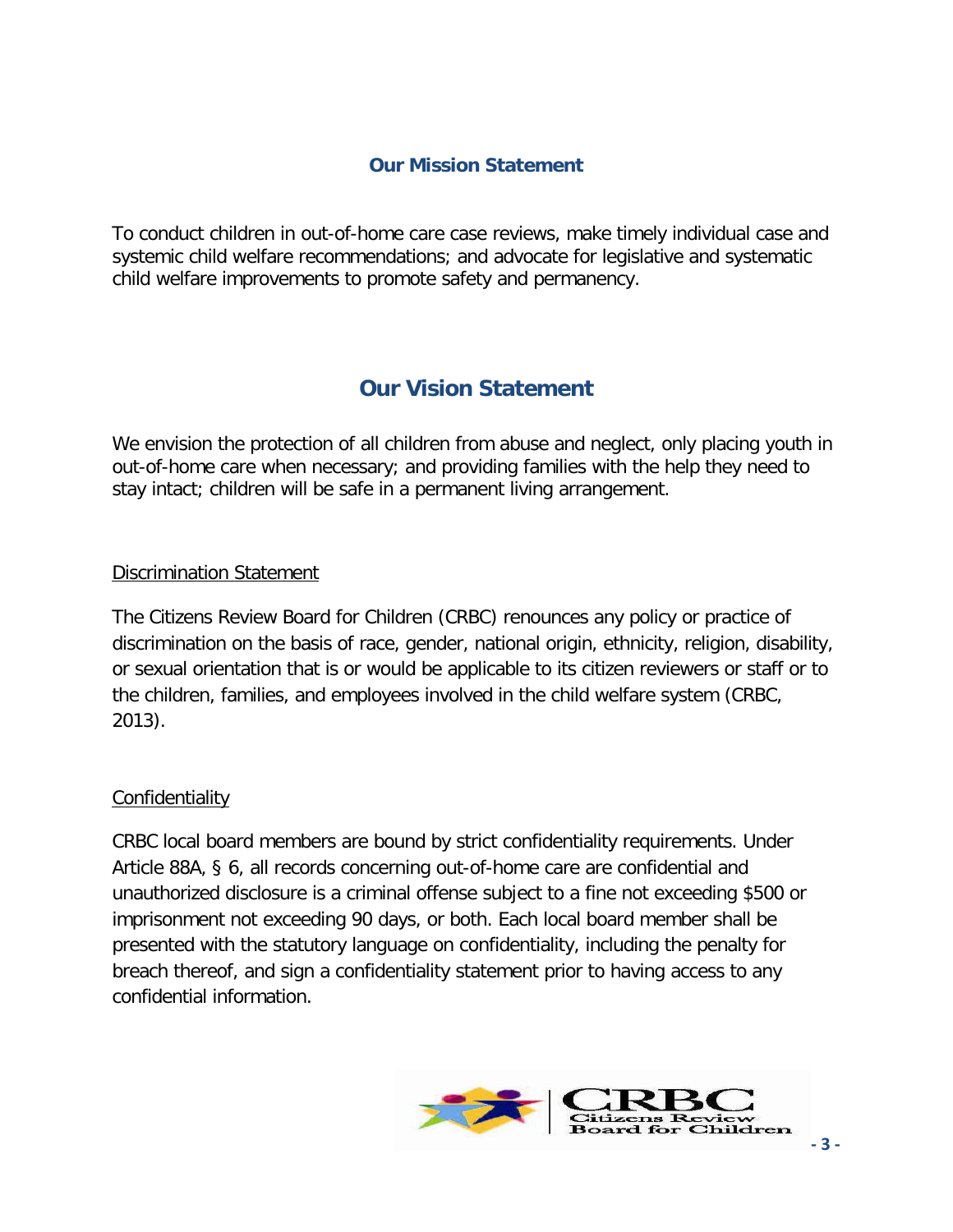#### **CRBC's New Assistant Administrator**

<span id="page-3-0"></span>

The Citizens Review Board for Children has a new innovative Assistant Administrator. We are excited and delighted to welcome Ms. Crystal Young as the newest member of our leadership team. She holds a Bachelor of Arts degree in Mass Media Arts/Journalism from Hampton University and a Masters of Social Work from the University of Maryland Baltimore.

Ms. Young previously served as the Program Administrator for the Maryland Commission for Women (MCW), a 25- member group of citizens appointed by the Governor that represent the geographical regions and diversity of the state. Ms. Young provided oversight for all office operations to ensure consistent implementation of the mission and vision of the department.

In addition, she coordinated and planned all of the public events, forums, conferences and other activities that acknowledged extraordinary women and girls for the Commission, such as the Maryland Women's Hall of Fame and the Women of Tomorrow award ceremonies. Ms. Young currently serves as a member on the Striving to Empower People for Success (STEPS) board to develop, mentor and enhance the skills of public assistance recipients to achieve excellence in the workplace through the Department of Human Resources.

In 2011, Ms. Young was the recipient of the Department of Human Resources Customer Service Excellence Award. Prior to serving at the MCW, she worked extensively in the human services field at the Baltimore City Department of Social Services (BCDSS) providing case management to the homeless, crisis intervention, employee development as a trainer, facilitator, public speaker, presenter and subject matter expert.

Also during her tenure at BCDSS Ms. Young served as the Agency's Fatality Reviewer mobilizing and facilitating team briefings to gather pertinent information relevant to the histories of children placed in the care of BCDSS and prepared formal case reviews that assisted in the formulation of agency policies.

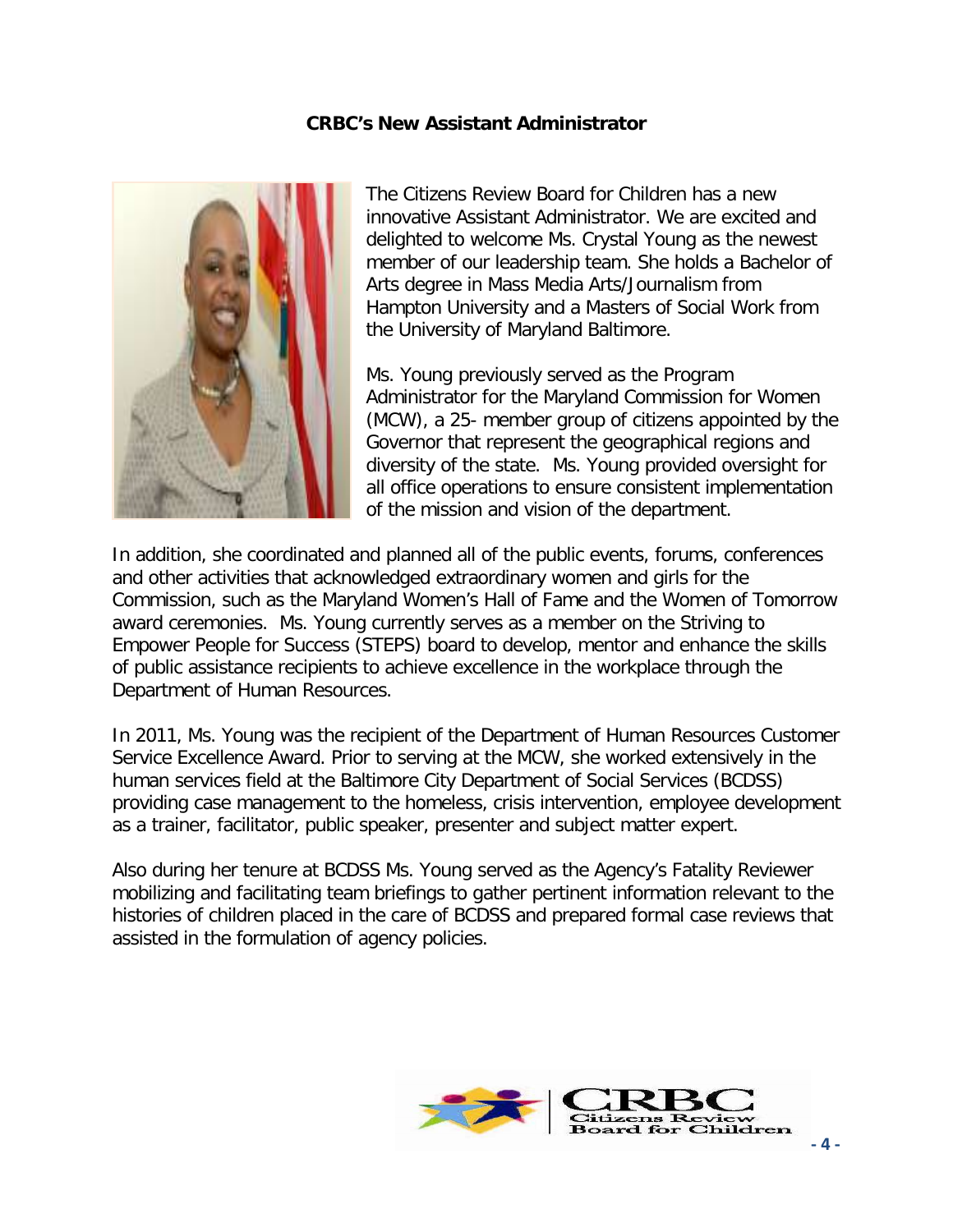#### **CRBC Acknowledgements**

<span id="page-4-0"></span>The Citizens Review Board for Children (CRBC) would be remised if we did not take the time to acknowledge those who make our mission work! The CRBC program are extremely thankful to all of the people who remain committed to making an effort to keep Maryland's children safe and protected against abuse and neglect.

#### DHR/SSA:

CRBC would like to welcome Secretary Sam Malhotra to the Maryland Department of Human Resources (DHR). We could not carry out our mission without the continued support and collaboration from the Maryland Department of Human Resources and the Social Services Administration.

#### Courts:

CRBC continues to be committed to working with every Circuit Court in the State of Maryland to further assure that all of the children in out-of-home placements are expeditiously placed within a permanent safe and loving home. Moreover, CRBC would like to thank you for the unremitting request to review individual cases of concern within each circuit and jurisdiction.

#### Governor Appointed Volunteers:

To our wonderful volunteers, as always we thank each of you for all of your individual and collective untiring commitment to attend the scheduled local board case reviews, CRBC committee meetings and special events. In addition, your case and systemic advocacy efforts and recommendations are essential to the overall CRBC mission and goals!

#### Coalition to Protect Maryland's Children (CPMC):

As an organizational member of the coalition we are also thankful for your efforts to secure budgetary and public policy resources to make meaningful and measureable improvements in children's safety, permanence, and well-being.

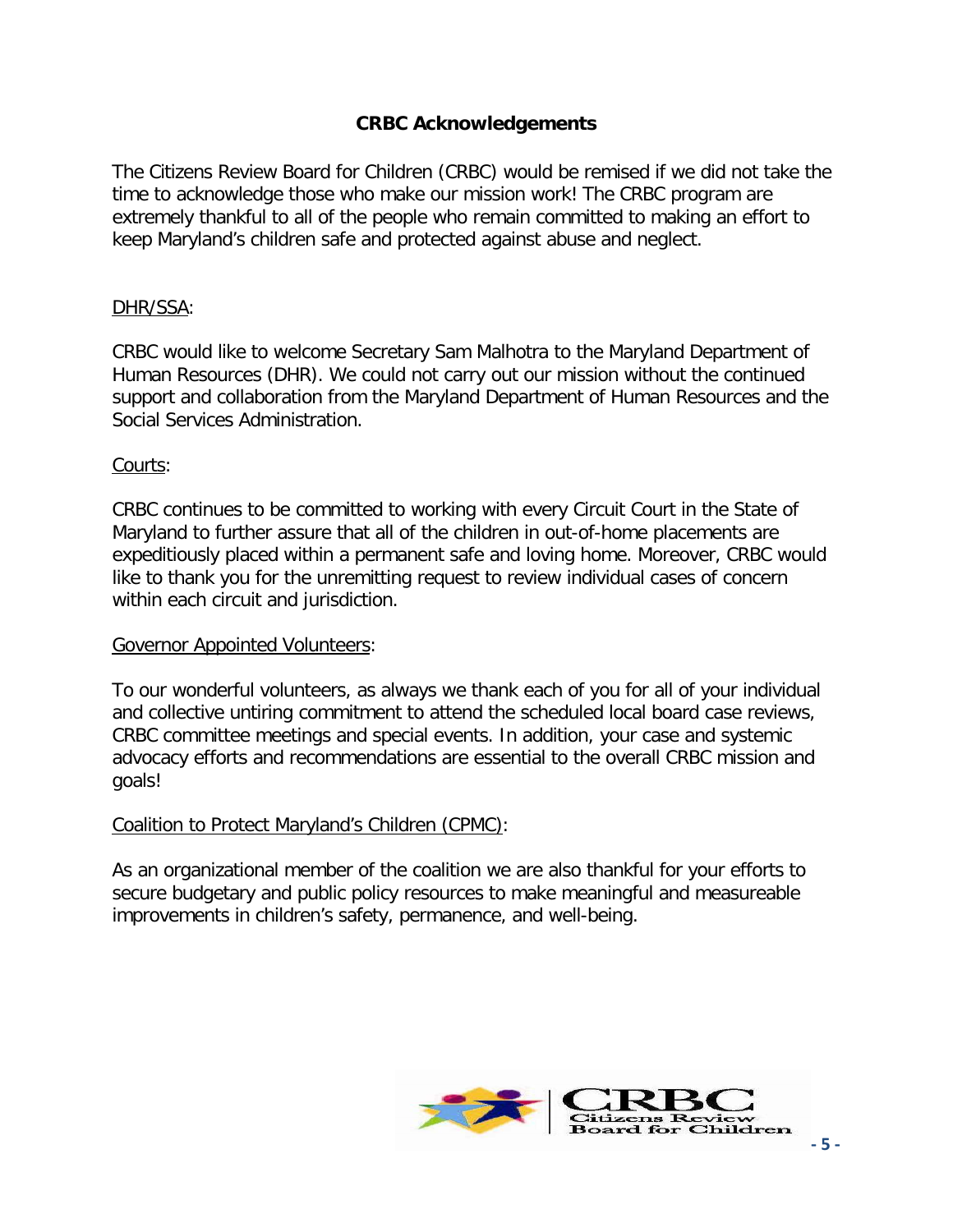# **Introduction**

<span id="page-5-0"></span>The Citizens Review Board for Children (CRBC) is proud to release its 2<sup>nd</sup> Quarter Fiscal Year 2015 Report. The following pages will contain an overall view of CRBC's out-ofhome case review process, findings, and recommendations.



CRBC conducts out-of-home placement case reviews in all 23 Maryland counties and Baltimore City. However, there were no case reviews scheduled during the 2<sup>nd</sup> Quarter in Allegany, Caroline, Dorchester, Garrett, Kent, Queen Anne's, and Somerset counties. Therefore this 2<sup>nd</sup> Quarter Fiscal Year 2015 report will only contain findings based on the other 15 Maryland counties and Baltimore City.

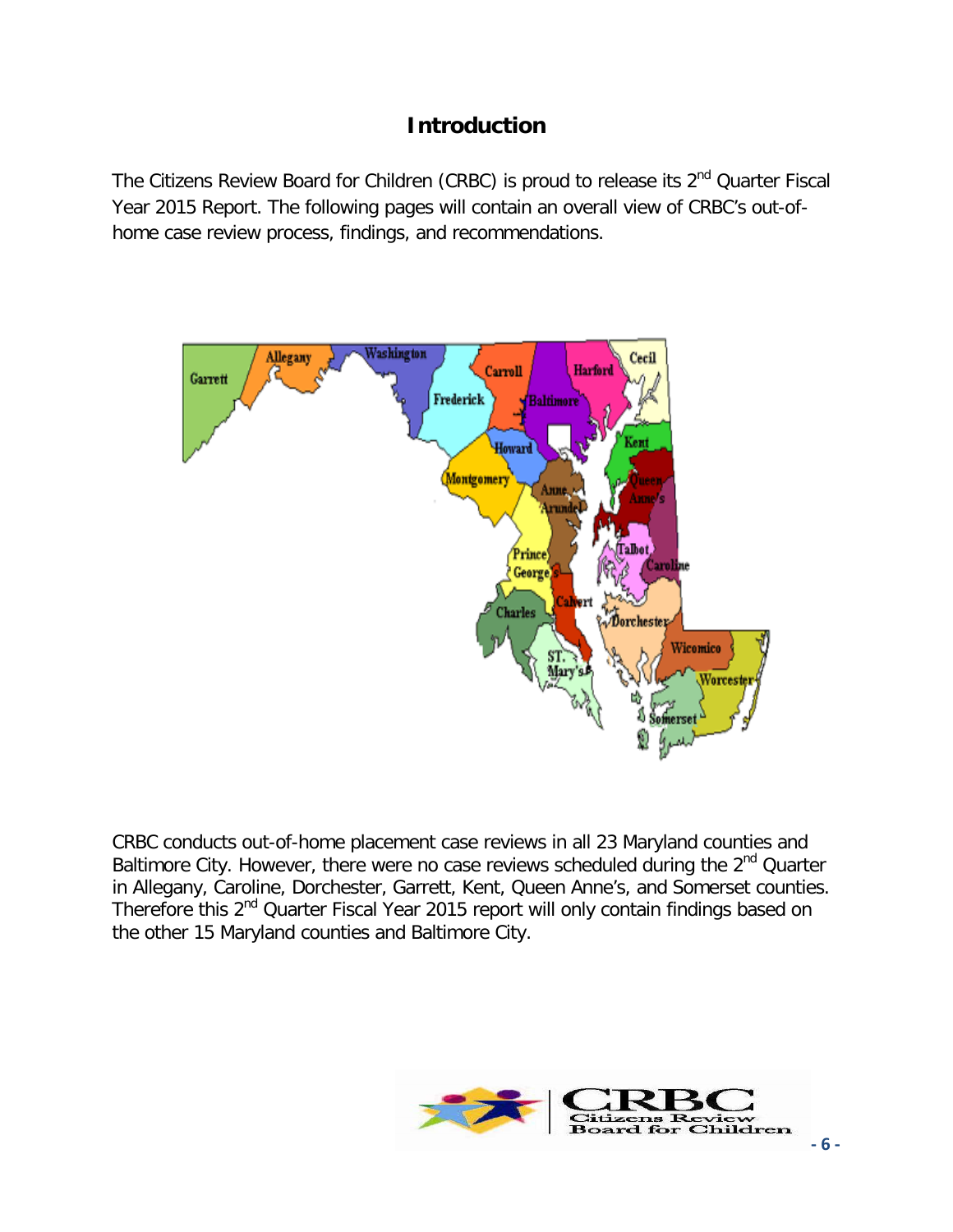<span id="page-6-0"></span>

|                                                                                                                                                                     | Number of Children in OOH Care |        |        |                                                                                 |                |        |  |  |  |  |  |
|---------------------------------------------------------------------------------------------------------------------------------------------------------------------|--------------------------------|--------|--------|---------------------------------------------------------------------------------|----------------|--------|--|--|--|--|--|
|                                                                                                                                                                     | Goal = $5,621$ or less         |        |        |                                                                                 |                |        |  |  |  |  |  |
| May201A<br>Aug.2013<br>Dec <sub>2013</sub><br>Mar-2014<br>Septata<br>Nov-2013<br>Oct-2013<br>Jamzona<br>Febrana<br>Apr.2014<br><b>14/2013</b><br>Goal<br><b>VOS</b> |                                |        |        |                                                                                 |                |        |  |  |  |  |  |
| <b>State Total</b>                                                                                                                                                  | 5,621                          | 5,887  | 5,848  | 5,830                                                                           | 5,815          | 5,723  |  |  |  |  |  |
| Allegany                                                                                                                                                            | 81                             | 92     | 95     | 93                                                                              | 89             | 90     |  |  |  |  |  |
| <b>Anne Arundel</b>                                                                                                                                                 | 173                            | 169    | 167    | 167                                                                             | 161            | 162    |  |  |  |  |  |
| <b>Baltimore City</b>                                                                                                                                               | 2490                           | 2,724  | 2,703  | 2,698                                                                           | 2,690          | 2,642  |  |  |  |  |  |
| <b>Baltimore County</b>                                                                                                                                             | 586                            | 576    | 583    | 593                                                                             | 600            | 580    |  |  |  |  |  |
| Calvert                                                                                                                                                             | 97                             | 106    | 101    | 100                                                                             | 95             | 97     |  |  |  |  |  |
| Caroline                                                                                                                                                            | 40                             | 43     | 41     | 41                                                                              | 41             | 42     |  |  |  |  |  |
| Carroll                                                                                                                                                             | 48                             | 47     | 46     | 49                                                                              | 47             | 45     |  |  |  |  |  |
| Cecil                                                                                                                                                               | 144                            | 156    | 156    | 152                                                                             | 161            | 153    |  |  |  |  |  |
| <b>Charles</b>                                                                                                                                                      | 113                            | 112    | 109    | 108                                                                             | 105            | 107    |  |  |  |  |  |
| Dorchester                                                                                                                                                          | 24                             | 24     | 25     | 25                                                                              | 25             | 25     |  |  |  |  |  |
| Frederick                                                                                                                                                           | 156                            | 151    | 147    | 150                                                                             | 151            | 138    |  |  |  |  |  |
| Garrett                                                                                                                                                             | 39                             | 39     | 39     | 39                                                                              | 43             | 41     |  |  |  |  |  |
| Harford                                                                                                                                                             | 235                            | 246    | 250    | 250                                                                             | 250            | 254    |  |  |  |  |  |
| Howard                                                                                                                                                              | 65                             | 68     | 65     | 67                                                                              | 68             | 64     |  |  |  |  |  |
| Kent                                                                                                                                                                | 6                              | 6      | 6      | 6                                                                               | $\overline{7}$ | 9      |  |  |  |  |  |
| Montgomery                                                                                                                                                          | 401                            | 394    | 392    | 399                                                                             | 398            | 400    |  |  |  |  |  |
| <b>Prince George's</b>                                                                                                                                              | 538                            | 543    | 533    | 532                                                                             | 528            | 519    |  |  |  |  |  |
| Queen Anne's                                                                                                                                                        | 15                             | 14     | 13     | 12                                                                              | 12             | 13     |  |  |  |  |  |
| St. Mary's                                                                                                                                                          | 93                             | 92     | 93     | 88                                                                              | 87             | 91     |  |  |  |  |  |
| Somerset                                                                                                                                                            | 31                             | 32     | 34     | 32                                                                              | 32             | 29     |  |  |  |  |  |
| <b>Talbot</b>                                                                                                                                                       | 25                             | 28     | 34     | 27                                                                              | 27             | 26     |  |  |  |  |  |
| Washington                                                                                                                                                          | 162                            | 167    | 156    | 148                                                                             | 143            | 141    |  |  |  |  |  |
| Wicomico                                                                                                                                                            | 35                             | 34     | 35     | 32                                                                              | 33             | 33     |  |  |  |  |  |
| Worcester                                                                                                                                                           | 23                             | 24     | 25     | 22                                                                              | 22             | 22     |  |  |  |  |  |
| Source:                                                                                                                                                             |                                |        |        | MD CHESSIE/SSW OOH Served file (except Baltimore City, which provides raw data) |                |        |  |  |  |  |  |
| Extract date:                                                                                                                                                       |                                | Aug-13 | Sep-13 | Oct-13                                                                          | Nov-13         | Dec-13 |  |  |  |  |  |

# **Children in Out-of-Home Care in Maryland**

Data definition: The number of children in out of home care, on the last day of the month. Counted as the number of children with an open removal episode at the end of the month. Source: MD CHESSIE/SSW OOH Served file; Baltimore City raw data.

#### (return to Table of Contents)

| <b>Highlighting Key</b> |                                                                              |  |  |  |
|-------------------------|------------------------------------------------------------------------------|--|--|--|
| Green                   | meeting targeted goal or having fewer children in care than established goal |  |  |  |
| Yellow                  | up to 15% higher than targeted goal                                          |  |  |  |
| Red                     | more than 15% higher than targeted goal                                      |  |  |  |

Source: Maryland Department of Human Resources State Stats

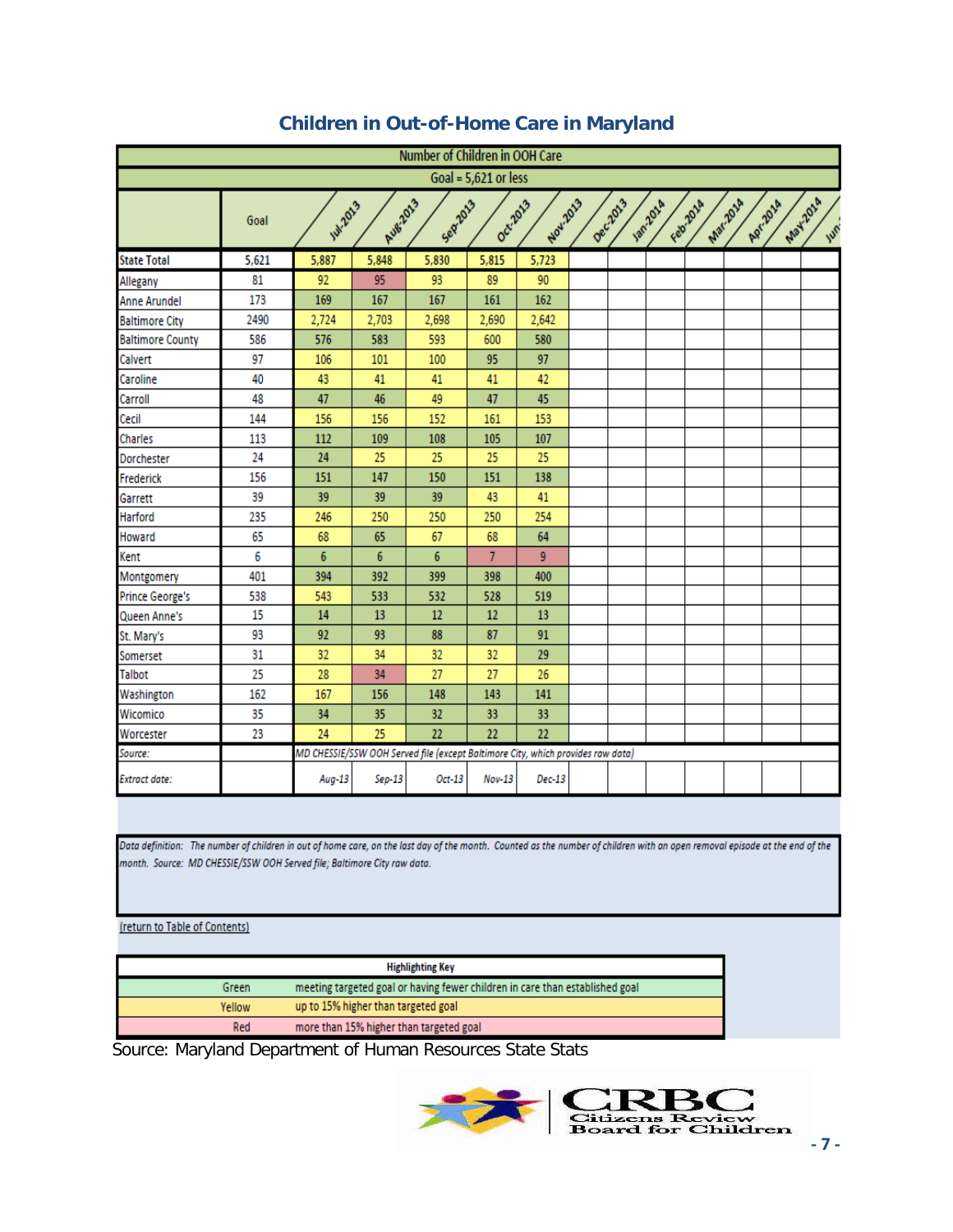# **Targeted Review Criterion**

The Maryland Department of Human Resources (DHR) and the Citizens Review Board for Children (CRBC) has a Memorandum of Agreement (MOA). This agreement establishes a joint function between DHR and CRBC with regard to the Child Welfare Accountability Act of 2006 and the Department's Child Welfare Quality Assurance System. The MOA includes targeted review criteria that consist of permanency plans such as Reunification, Adoption, and Another Planned Permanent Living Arrangement (APPLA). In addition, CRBC will also re-review specific individual cases.

#### **R**eunification:

- $\star$  Already established plans of Reunification for youth 10 years of age and older. CRBC will conduct a review for a child 10 years of age and older who has an established primary permanency plan of Reunification, and has been in care 12 months or longer. The review will be conducted within 3 months of the next court hearing.
- Newly changed plans of Reunification for youth 10 years of age or older. CRBC will conduct a review of a child that has a plan of Reunification within 3 months before the child's 18-month court hearing.

#### **A**doption:

- ★ *Existing plans of Adoption.* CRBC will conduct a review for a child that has had a plan of Adoption for over 12 months. The purpose of the review is to assess the appropriateness of the plan and identify barriers to achieve the plan.
- ★ Newly changed plans of Adoption. CRBC will conduct a review of a child within 3 months of the establishment of Adoption as a primary permanency plan. The purpose is to ensure that there is adequate and appropriate movement by the local departments to promote and achieve the Adoption.

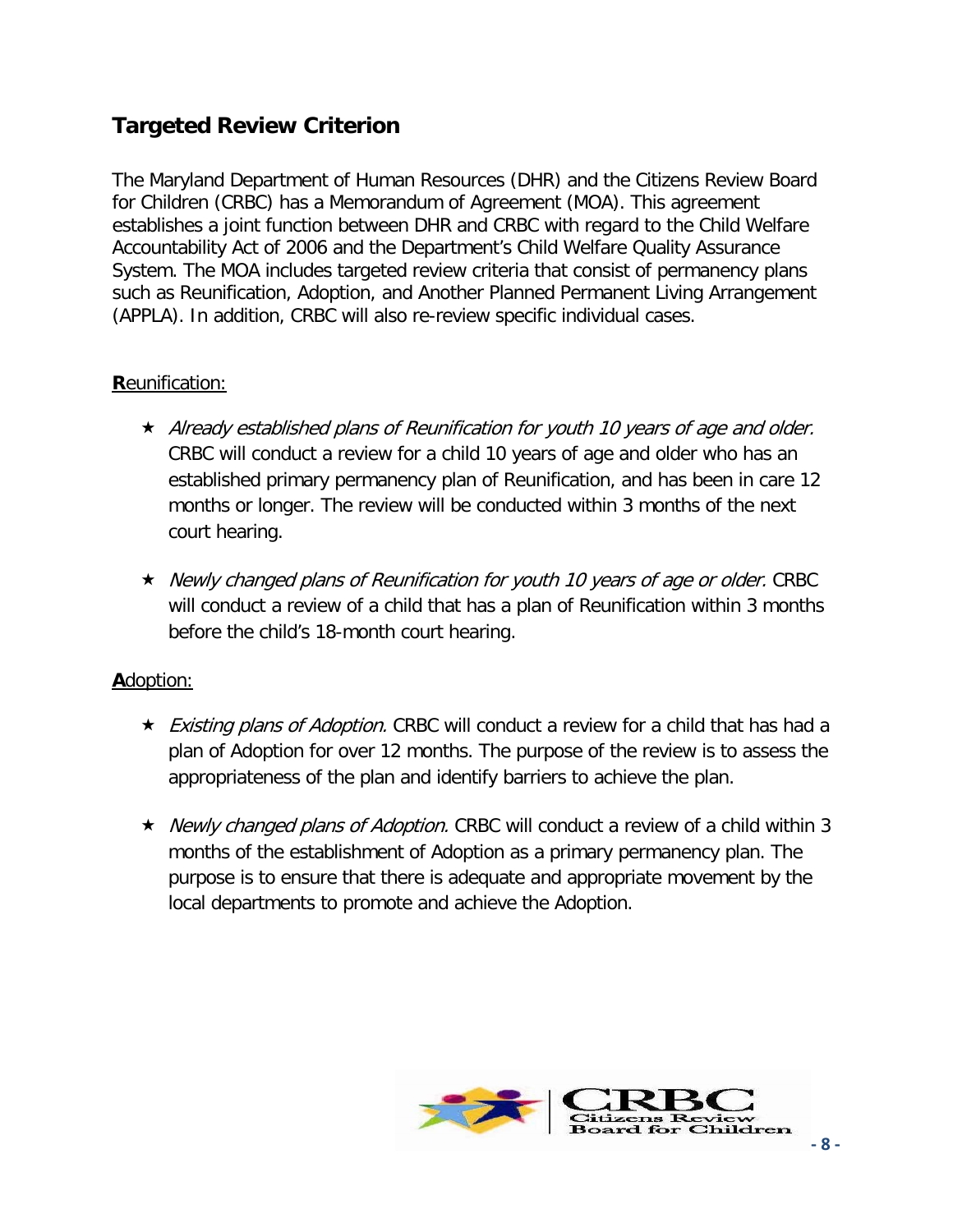### **A**nother **P**lanned **P**ermanent **L**iving **A**rrangement (APPLA):

- $\star$  Already established plans of APPLA for youth 16 years of age and younger. CRBC will conduct a full review for a child 16 years of age and younger who has an established primary permanency plan of APPLA. The primary purpose of the review is to assess appropriateness of the plan and review documentation of the Federal APPLA requirements.
- ★ Newly established plans of APPLA. CRBC will conduct a review of a child within 3 months of the establishment of APPLA as the primary permanency plan. Local Boards will review cases to ensure that local departments made adequate and appropriate efforts to assess if a plan of APPLA was the appropriate recourse for the child.
- $\star$  Older youth aging-out or remaining in care of the State between the ages of 17 and 20 years old. CRBC will conduct a review of a youth that are 17-20 years of age. The primary purpose of the review is to assess services provided to prepare the youth to transition to adulthood.

#### **R**e**-R**eview **C**ases:

★ Assessment of progress made by LDSS. CRBC will conduct follow-up reviews during the previous three months of the current fiscal year of any case where the Local Board identified barriers to adequate progress. The purpose of the review is to assess status and any progress made by LDSS to determine if identified barriers have been removed.

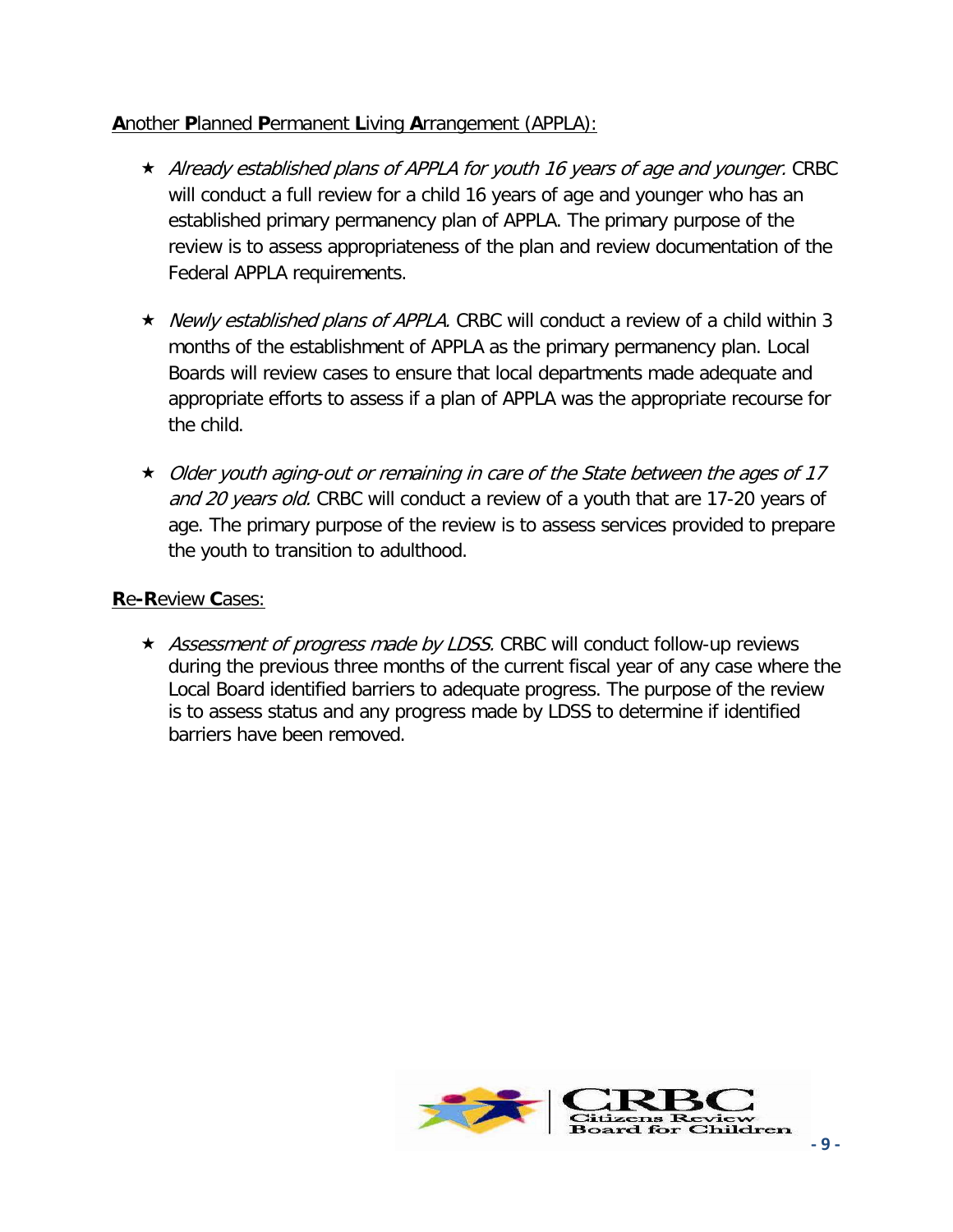#### <span id="page-9-0"></span>**Permanency Plan Hierarchy**

In 2005, Maryland House Bill 771 adjusted the state permanency goals to align with the federal standards. The permanency plan hierarchy in Maryland is as follows: (Social Services Administration, 2012):

- Reunification with parent(s) or guardian
- Placement with a relative for adoption or guardianship
- Adoption by a non-relative
- Another Planned Permanent Living Arrangement (APPLA)

#### <span id="page-9-1"></span>**Family Centered Practice Model**

According to the Social Services Administration, Family Centered Practice assures that the entire system of care engages the family in helping them to improve their ability to adequately plan for the care and safety of their children. The safety, well-being and permanence of children are paramount. The strengths of the entire family are the focus of the engagement (2010).

#### **Permanency Plan Recommendations**

#### <span id="page-9-3"></span><span id="page-9-2"></span>**Reunification**

In accordance with Family Law § 5 539.1, the following CRBC Recommendations are based on the children in out-of-home care case reviews conducted during the Second Quarter of Fiscal Year 2015 with a permanency plan of Reunification.

A plan of Reunification shall be pursued with a reasonable expectation that the plan will be achieved within 15 months from the date of entry into out-of-home placement excluding trial home visits and runaway episodes (Social Service Administration, 2012). The goal of having Reunification as a permanency plan is to expeditiously return the child safely to their own family whenever possible.

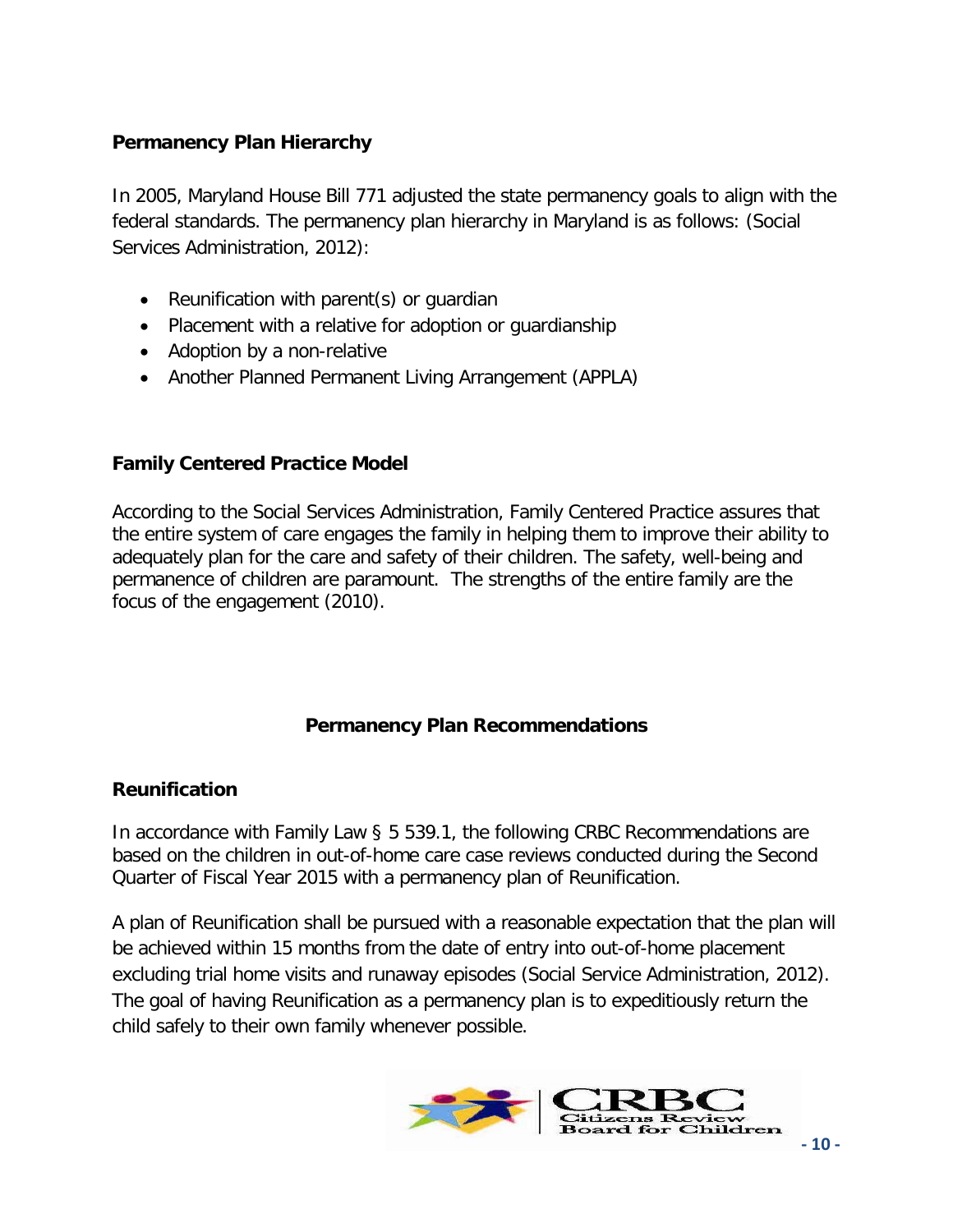- All jurisdictions are encouraged to make reasonable efforts to improve outcomes for children by reducing the median length of time children stay in out-of-home placement (COMAR 07.02.11.02 B 2); and increase the number of reunifications achieved within 12 months of entry into an out-of-home placement (COMAR 07.02.11.02 C 1).
- All jurisdictions are encouraged to make reasonable efforts to increase the identification and development of an appropriate concurrent permanency plan (COMAR 07.02.11.13 B 1).
- All jurisdictions are encouraged to make reasonable efforts to improve documenting health care information such as the Health Passport and MDCHESSIE (Social Security Administration, 2014).
- All jurisdictions are encouraged to make reasonable efforts to improve substance abuse services to all children identified as having a problem with substance abuse (COMAR 07.02.11.08 S 1 and 2).

# <span id="page-10-0"></span>**Adoption**

In accordance with Family Law § 5 539.1, the following CRBC Recommendations are based on the children in out-of-home care case reviews conducted during the Second Quarter of Fiscal Year 2015 with a permanency plan of Adoption.

According to the Social Service Administration, Adoption is the preferred placement when a child cannot be returned to his or her parents because it gives the child a new permanent legal family with the same legal standing and protection as a family created by birth (SSA, 2012). However, Adoption by a relative is preferred over Adoption by a non relative; a growing number of children are adopted by their relatives, including grandparents, aunts, uncles, cousins, and older siblings (SSA, 2012).

- All jurisdictions are encouraged to have all children with a permanency plan of Adoption move in a timely and effective manner through the legal process to obtain permanence (Family Law § 5–545).
- All jurisdictions are encouraged to have all children with a permanency plan of Adoption who are age appropriate to receive adoption counseling services. The local departments should provided adoption supportive services to the child (COMAR 07.02.12.04).

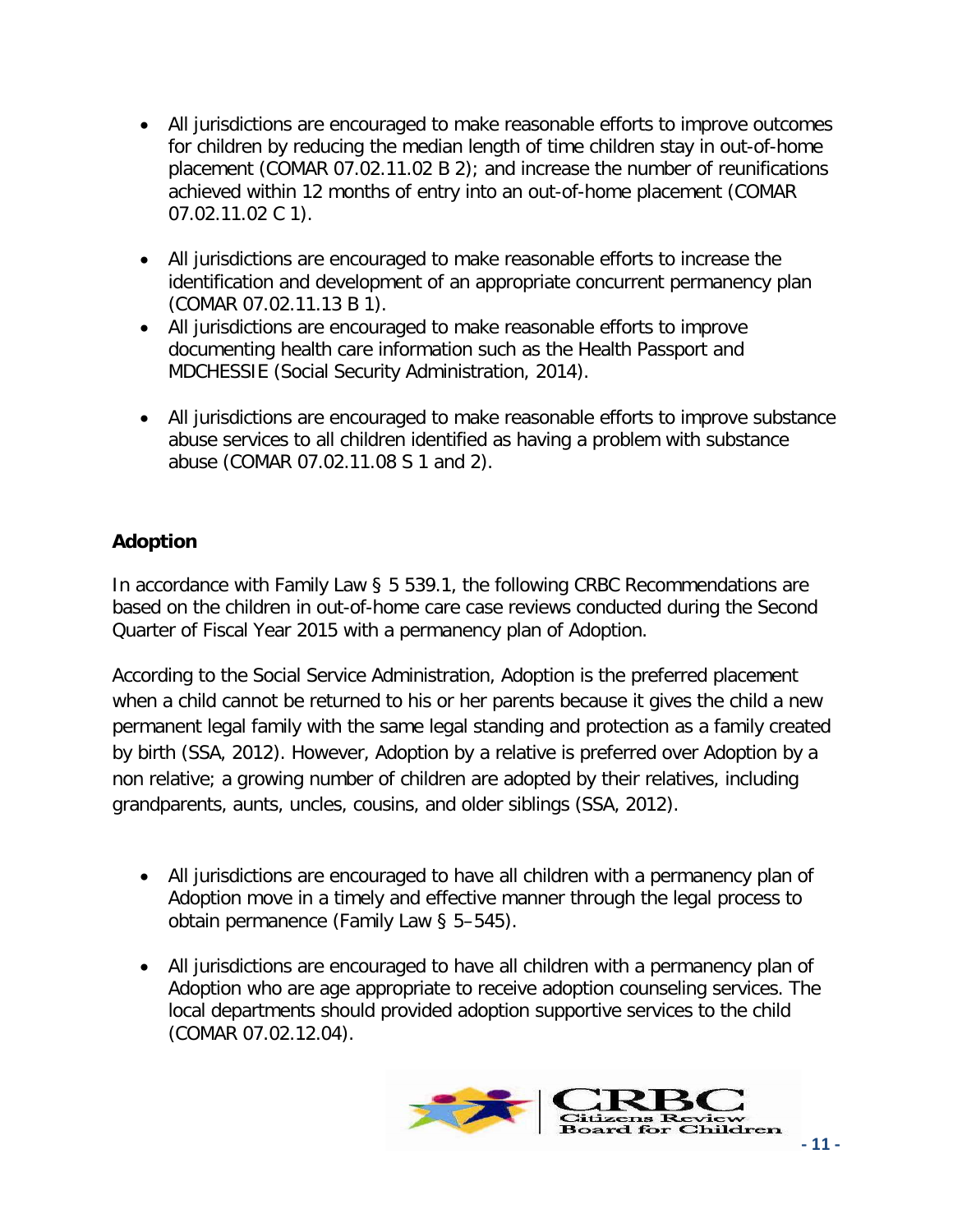- All jurisdictions are encouraged to have all children with a permanency plan of Adoption receive needed medical services for discharge. The caseworker should ensure that any child whose placement changed from foster care placement to pre-adoptive out of home placement receives appropriate physical and mental health care (COMAR 07.02.11.08).
- All jurisdictions are encouraged to have all children with a permanency plan of Adoption receive needed medical services for discharge. The caseworker should ensure that any child whose placement changed from foster care placement to pre-adoptive out of home placement receives appropriate physical and mental health care (COMAR 07.02.11.08).
- All jurisdictions are encouraged to have all children with a permanency plan of Adoption receive needed educational services for discharge. The caseworker should ensure that youth be provided the needed educational services for discharge (Social Services Administration, 2013).
- All jurisdictions are encouraged to have all children with a permanency plan of Adoption have an identified pre-adoptive resource. The local departments are responsible for making every effort to locate an adoptive family for any child who cannot be reunited with his/her birth family (Social Services Administration, 2014).

# <span id="page-11-0"></span>**APPLA**

In accordance with Family Law § 5 539.1 the following CRBC Recommendations are based on the children in out-of-home care case reviews conducted during the Second Quarter of Fiscal Year 2015 with a permanency plan of APPLA.

APPLA requires an individual plan for permanency that aims for the most secure and stable arrangement possible, considers not just the child's immediate needs but future needs and promotes the development of supportive community relationships (Social Services Administration, 2012).

The establishment of APPLA as a permanency plan for a youth requires the caseworker to document reasonable efforts made to finalize a preferred permanency plan and must clearly articulate the plan to maximize stability, meet future needs, and encourage the development of enduring support relationships in the community (Social Services Administration, 2012).

The permanency plan of APPLA is not achieved until the youth exits care. APPLA is the

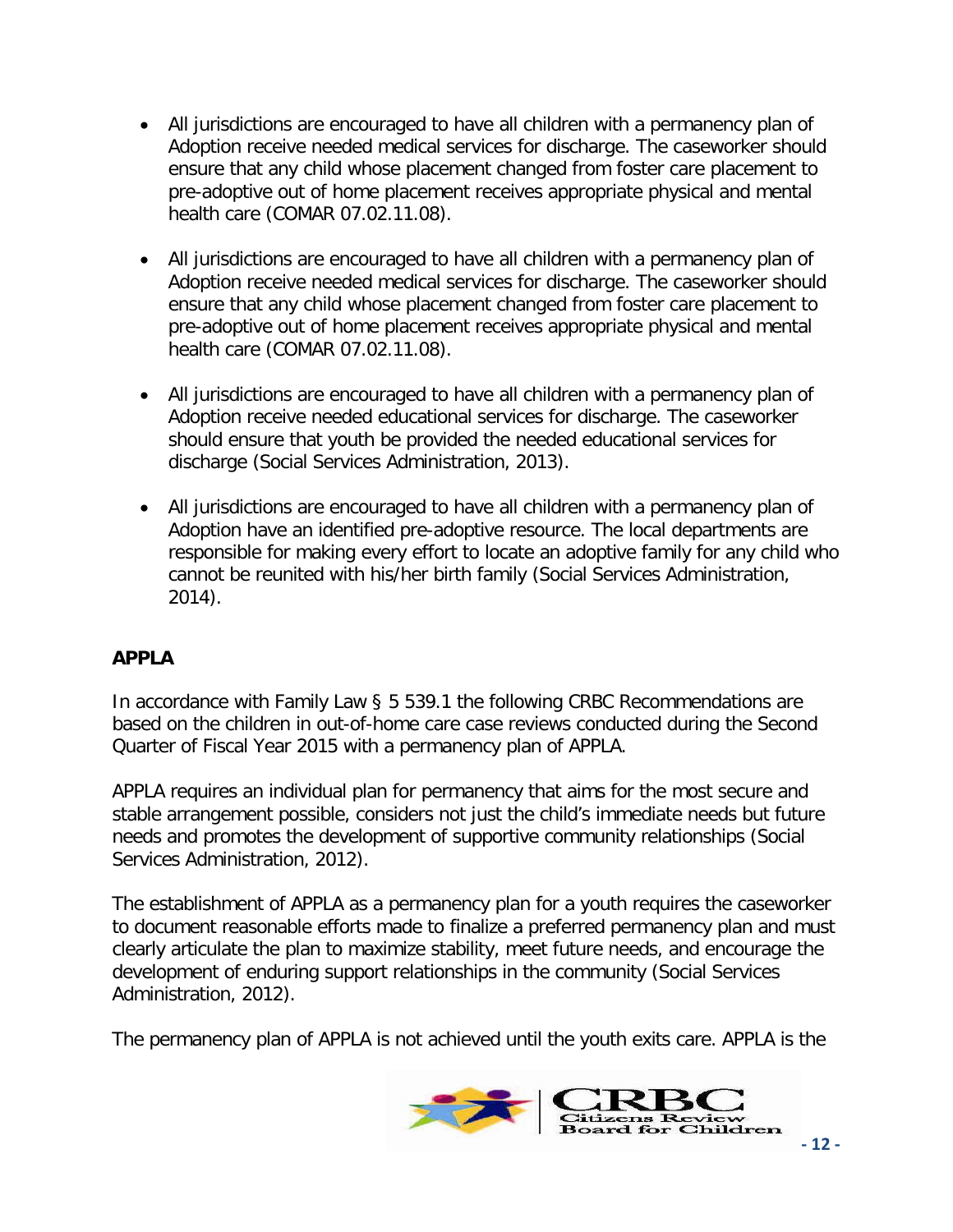least preferred choice among the permanency plan hierarchy and should be used only when all other plans have been completely exhausted. (Social Services Administration, 2012).

- All jurisdictions are encouraged to have all children involved in the case planning process. Every youth 14 years of age or older shall have Family Involvement Meeting (FIM) that includes transitional planning or independent living service. These meeting should be held annually after the youth's 14<sup>th</sup> birthday until commitment is rescinded (Social Security Administration, 2009).
- All jurisdictions are encouraged to have a signed service agreement with all youth who are 14 years of age or older.
- All jurisdictions are encouraged to have caseworkers have a face-to-face visit with the child as least once a month. The local department caseworker shall have regular visits with the child in out-of-home placement (COMAR 07.02.11.17).
- All jurisdictions are encouraged to have an identified permanent connection for all children with a permanency plan of APPLA. When a youth has a permanent adult connection the youth experiences less rejection, trauma, and emotional instability because of failed placements (Social Services Administration, 2012).
- All jurisdictions are encouraged to have all children with a permanency plan of APPLA assessed for life skills. Every youth age 14 to 21 must have a life skills assessment to determine their strengths and needs in order to develop steps for preparation toward adulthood (Social Services Administration, 2013).
- All jurisdictions are encouraged to have all children with a permanency plan of APPLA with a need for life skills training provided with appropriate trainings. The local department of social services shall ensure when possible all youth 14 to 21 years of age participate in group life skills classes (Social Services Administration, 2013).
- All jurisdictions are encouraged to have complete medical records for all children in out-of-home placements. The local department shall ensure that the child's case record contains the child's medical history and the most recent copies of the child's health care documents (COMAR 07.02.11.08).
- All jurisdictions are encouraged to have all children with a permanency plan of APPLA have an appropriate transitioning planning that includes identified housing. To properly identify the needs of Maryland's youth and ensure that youth obtain the resources and skills needed to be self-sufficient, local

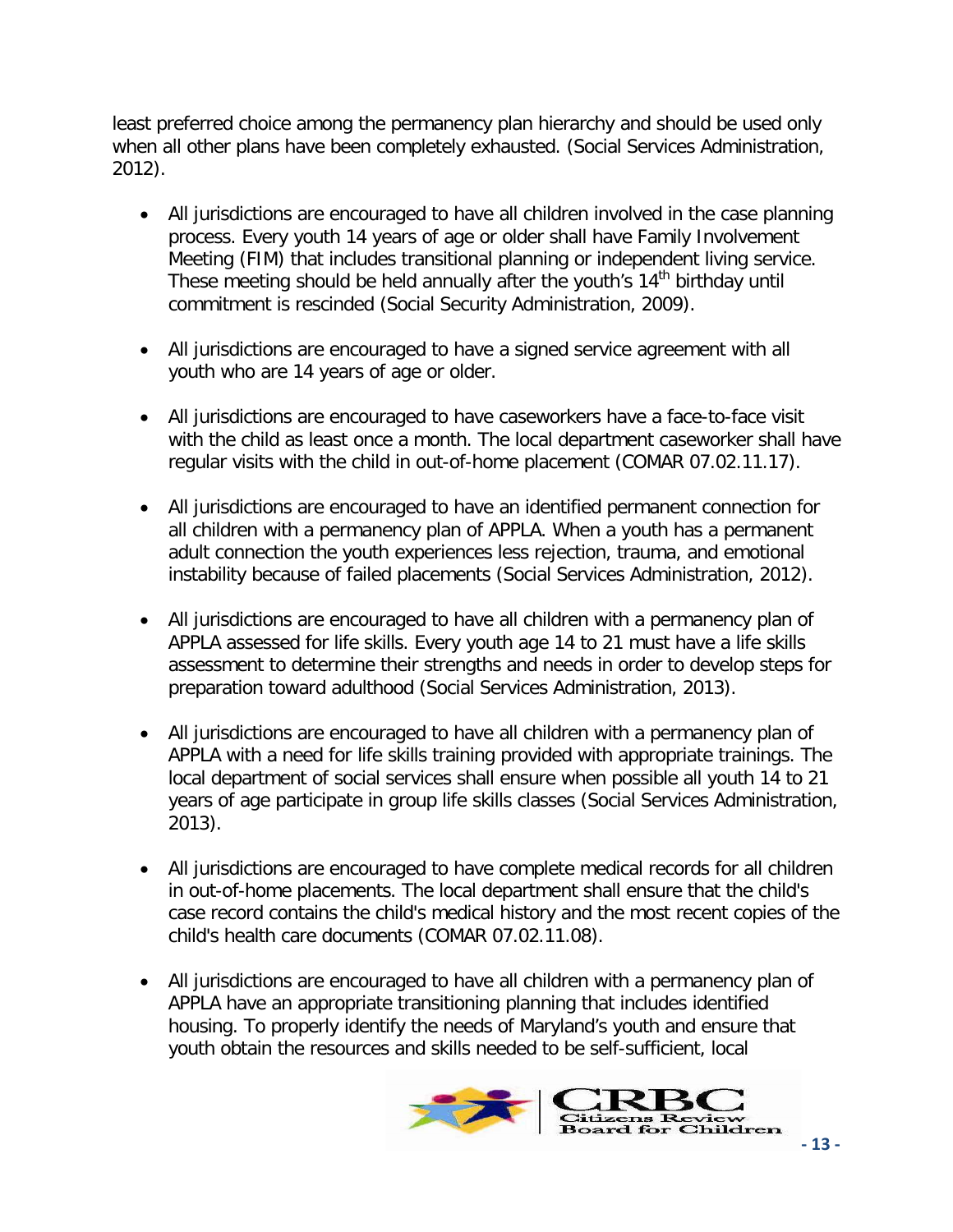departments should be administering the Maryland Youth Transitional Plan at age 14 to align with the state case plan and Maryland's Ready by 21 Benchmarks (Social Services Administration, 2013).

#### **Case Review Statistics**

<span id="page-13-1"></span><span id="page-13-0"></span>

Totals by Permanency Plan

In the Second Quarter of Fiscal Year 2015 (October 1st through December 31st) those 311 regular case reviews consisted of cases with permanency plans of Reunification, Adoption, Another Permanent Living Arrangement (APPLA), and Guardianship.

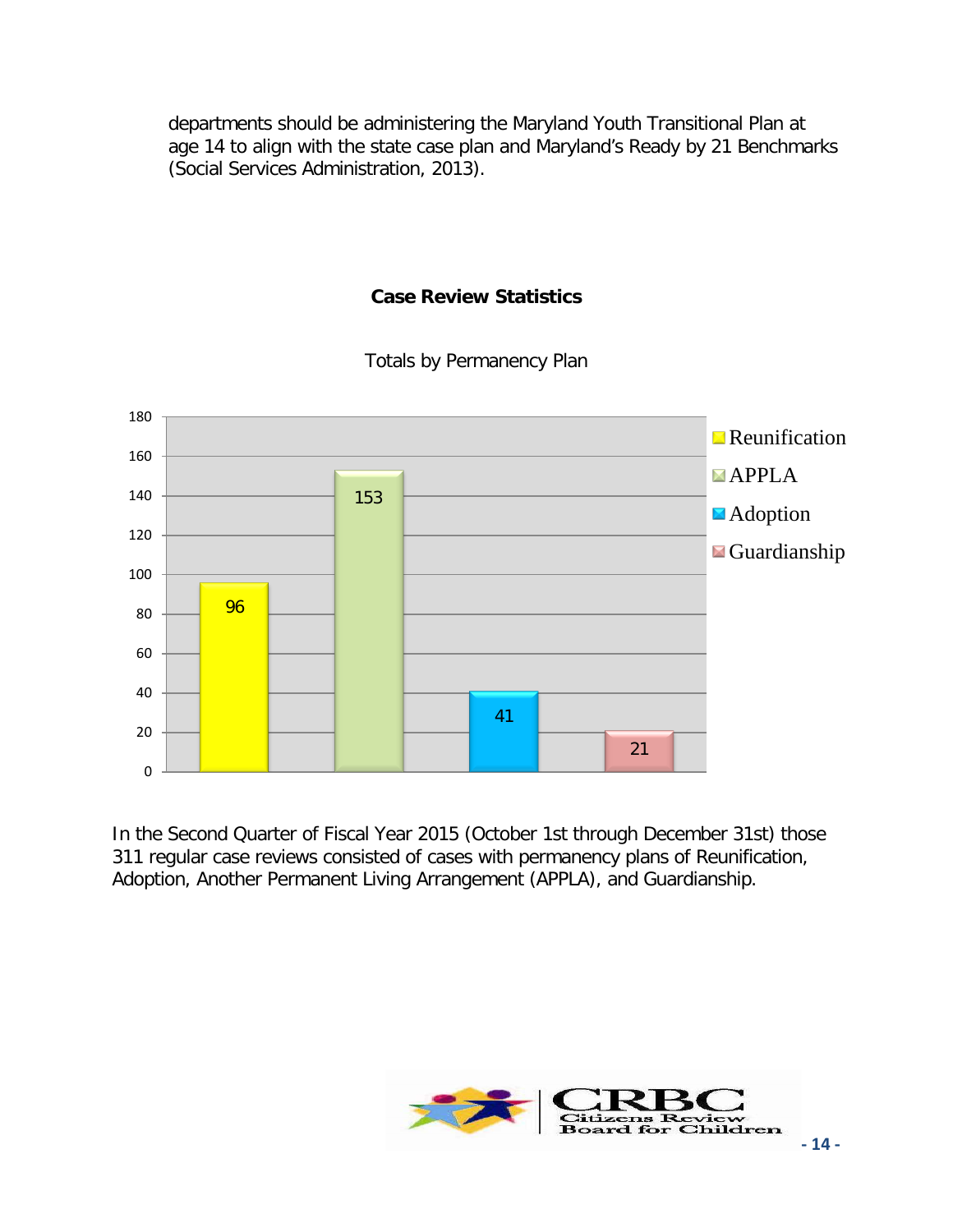#### Gender Totals

<span id="page-14-0"></span>

| <b>Male</b> | Female   |
|-------------|----------|
| 151(49%)    | 160(51%) |
|             |          |

There were 311 regularly scheduled youth reviewed in the FY15 Second Quarter overall, consisting of 151(49%) males, and 160 (51%) females.

#### Gender By Plan

<span id="page-14-1"></span>Male:

| <b>Reunification</b> | Adoption | <b>APPLA</b> | Guardianship |
|----------------------|----------|--------------|--------------|
| 52 (34%)             | 20 (13%) | 71 (47%)     | 9(6%)        |
|                      |          |              |              |

In FY15 Second Quarter, there were 151 youth reviewed who were male. These youth consisted of 52 with a plan of Reunification, 20 males with a plan of Adoption, 71 with a plan of APPLA, and 9 with a plan of Guardianship.

Female:

| <b>Reunification</b> | Adoption | <b>APPLA</b> | Guardianship |
|----------------------|----------|--------------|--------------|
| 45 (28%)             | 21 (13%) | 82 (51%)     | 12(8%)       |
|                      |          |              |              |

<span id="page-14-2"></span>In FY15 Second Quarter, there were 160 youth reviewed who were female. These youth consisted of 45 with a plan of Reunification, 21 with a plan of Adoption, 82 with a plan of APPLA, and 12 with a plan of Guardianship.

Ethnicity Overall

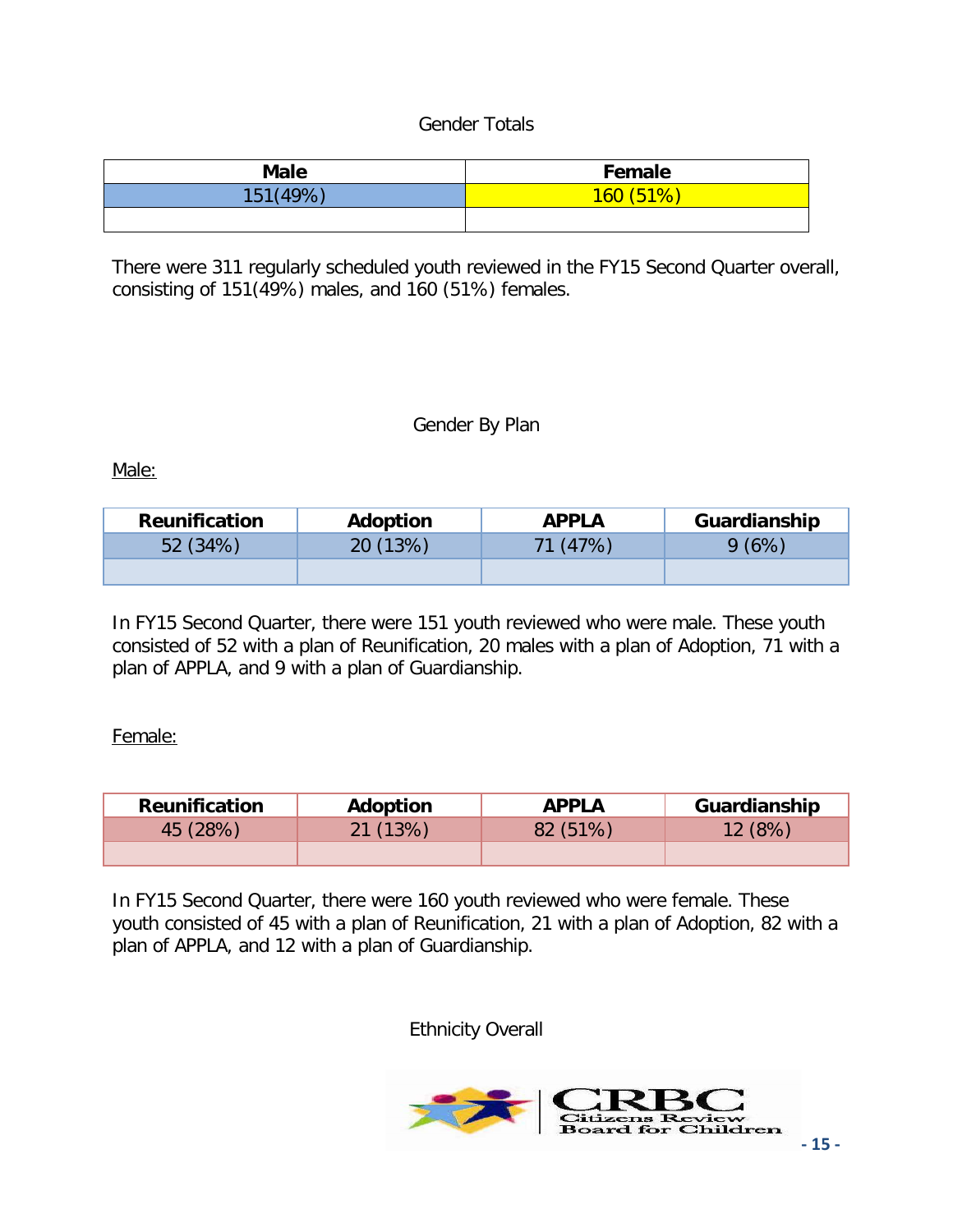| <b>African American</b> | Caucasian | Asian | Other |
|-------------------------|-----------|-------|-------|
| 194 (62%)               | $(31\%$   | (1%   | 5%    |
|                         |           |       |       |

Of the 311 youth reviewed in the FY15 Second Quarter, there were 194 (62%) who were African American, 97(31%) who were Caucasian, 2 who were Asian, and 18 who were identified as other.

#### Ethnicity By Plan

#### <span id="page-15-0"></span>Reunification:

| <b>African American</b> | Caucasian | Asian | <b>Other</b> |
|-------------------------|-----------|-------|--------------|
| $(49\%)$                | 40(42%)   |       |              |
|                         |           |       |              |

In FY15 Second Quarter, there were a total of 96 youth reviewed with a permanency plan of Reunification consisting of 47 (49%) who were African American, 40 (42%) who were Caucasian, 1 Asian, and 8 who were identified as other.

#### Adoption:

| <b>African American</b> | Caucasian | <b>Other</b> |
|-------------------------|-----------|--------------|
| 17(41%)                 | 17 (41%)  |              |
|                         |           |              |

In FY15 Second Quarter, there were 41 youth reviewed with a permanency plan of Adoption consisting of 17 (41%) who were African American, and 17 (41%) who were Caucasian, and 7 who were identified as other.

#### APPLA:

| <b>African American</b> | Caucasian | Asian | Other |
|-------------------------|-----------|-------|-------|
| 114 (75%)               | 35(23%)   |       |       |
|                         |           |       |       |

In FY15 Second Quarter, there were 153 youth reviewed with a permanency plan of APPLA consisting of 114 (75%) who were African American, 35 (23%) who were

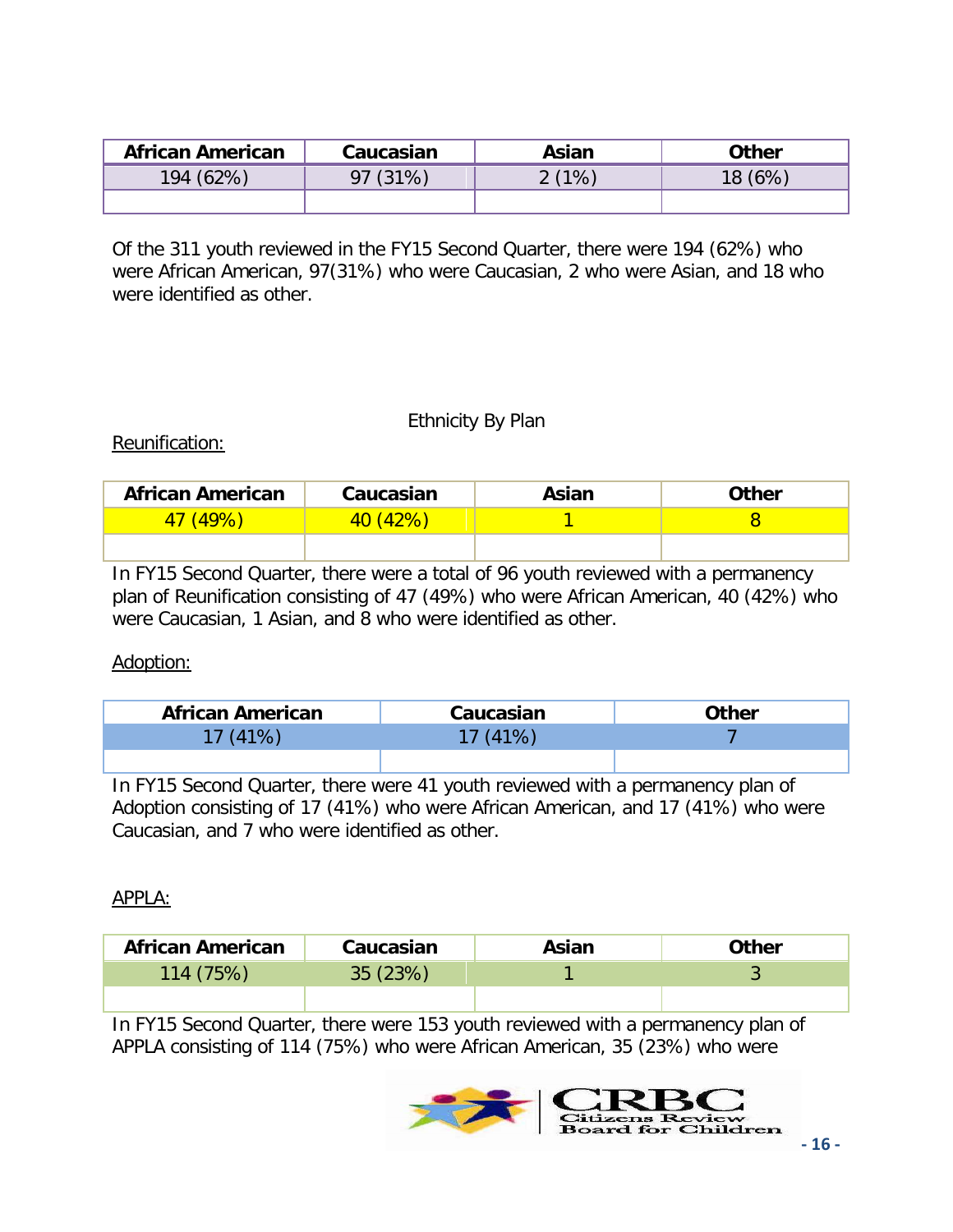Caucasian, 1 Asian, and 3 who were identified as other.

#### Guardianship:

| <b>African American</b> | Caucasian |
|-------------------------|-----------|
| 16(76%)                 | 5(24%)    |
|                         |           |

In FY15 Second Quarter, there were 21 youth reviewed with a permanency plan of Guardianship consisting of 16 (76%) who were African American, and 5 (12%) who were identified as Caucasian.



#### **Jurisdictional Case Review Totals**

There were a total of 197 cases reviewed in large jurisdictions, 76 cases reviewed in medium jurisdictions, and 38 cases reviewed in the small jurisdictions.

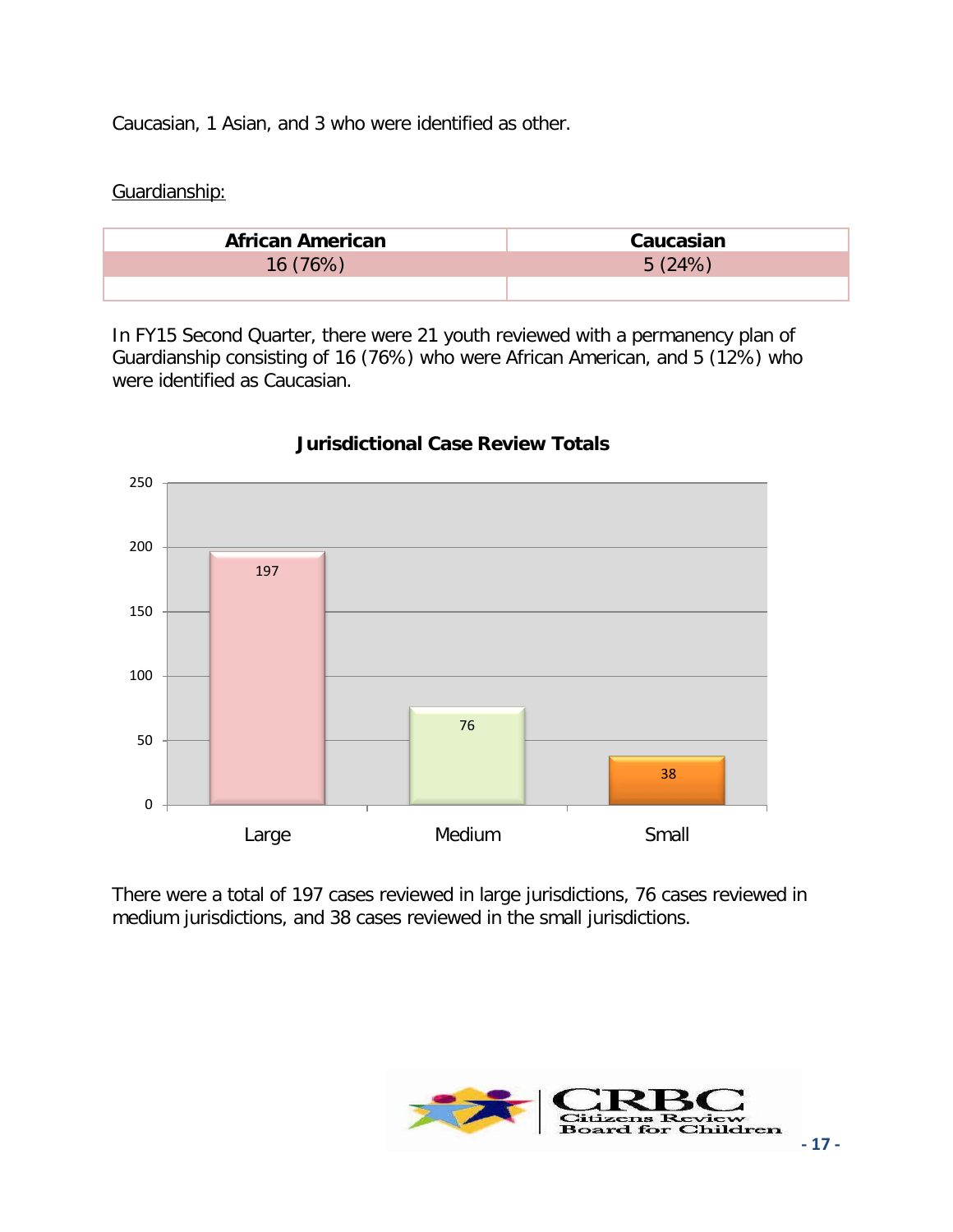#### <span id="page-17-0"></span>**Large Jurisdictions:**

|                         | Reunification | Adoption | APPLA | Guardianship | Total<br>Cases |
|-------------------------|---------------|----------|-------|--------------|----------------|
| <b>Baltimore City</b>   |               | 12       | 54    |              | 95             |
| <b>Baltimore County</b> |               |          | 17    |              | 39             |
| Montgomery              | 12            |          | 12    |              | 25             |
| <b>Prince Georges</b>   | 5             |          | 28    |              | 38             |
| Total                   | 51            |          | 111   | 15           | 197            |

**\***Large: 500 cases or more

Out of the 311 regularly scheduled youth reviewed in the Second Quarter of FY15, there were a total of 197 (71%) who were placed within large jurisdictions.

#### **Baltimore City**

<span id="page-17-1"></span>There were a total of 95 youth cases reviews conducted in Baltimore City in the Second Quarter of FY15.

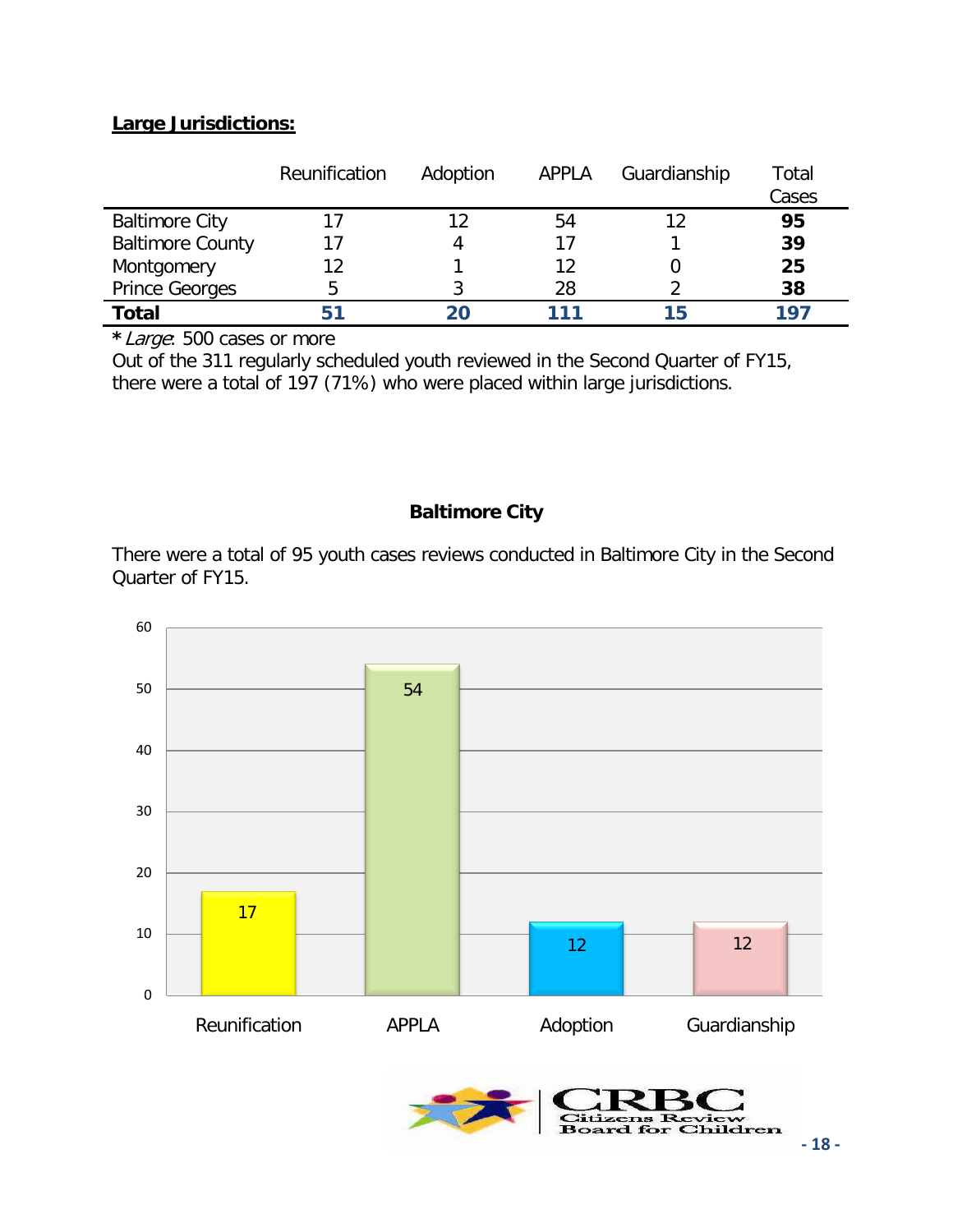**Baltimore City Reunification** case reviews made up 17 (9%) of the 197 cases reviewed in large jurisdictions within the Second Quarter.

**Baltimore City APPLA** case reviews made up 54 (27%) of the 197 cases reviewed in large jurisdictions within the Second Quarter.

**Baltimore City Adoption** case reviews made up 12 (6%) of the 197 cases reviewed in large jurisdictions within the Second Quarter.

**Baltimore City Guardianship** case reviews made up 12(6%) of the 197 cases reviewed in large jurisdictions within the Second Quarter.

# **Baltimore County**

<span id="page-18-0"></span>There were a total of 39 youth cases reviews conducted in Baltimore County in the Second Quarter of FY15.



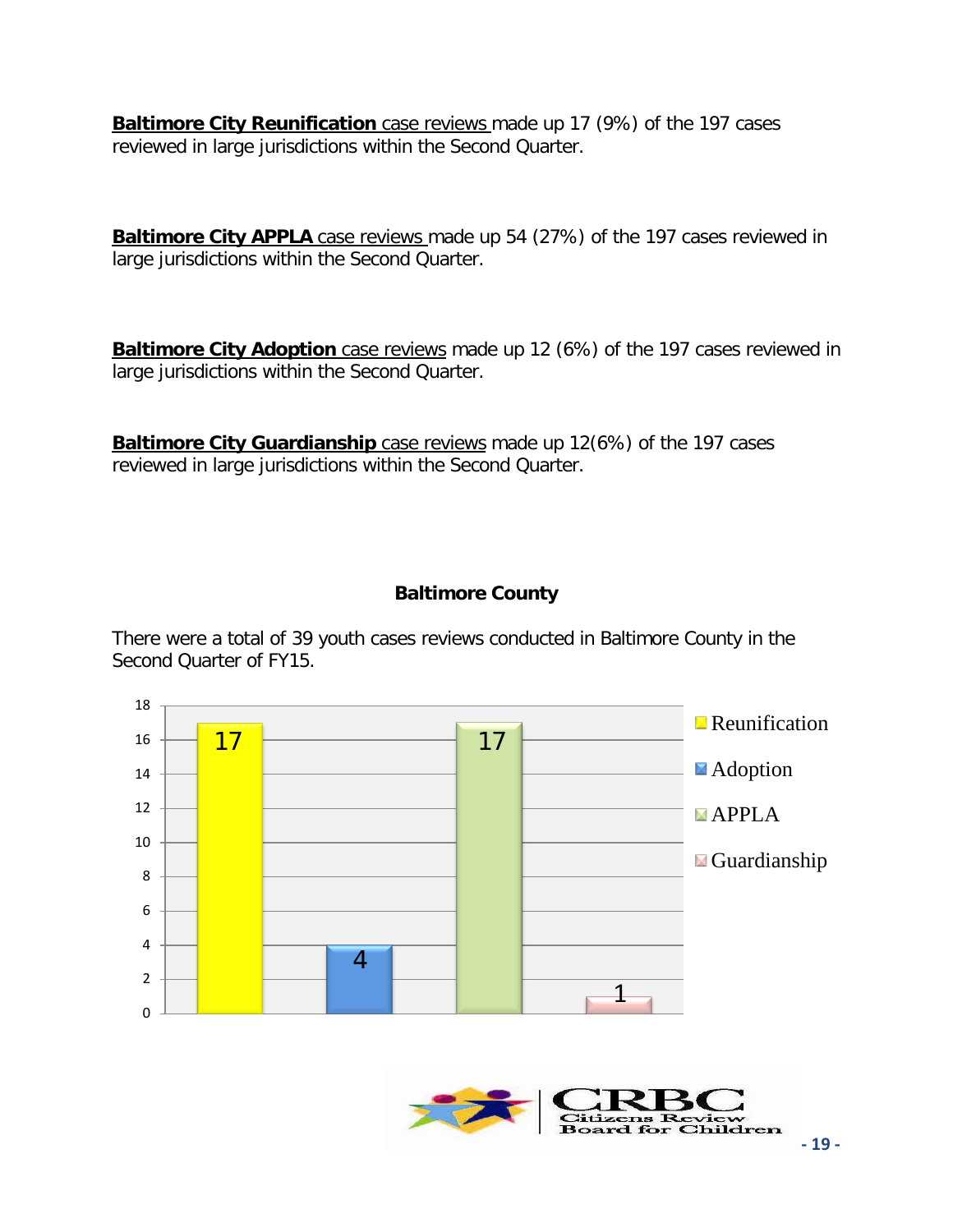**Baltimore County Reunification** case reviews made up 17 (9%) of the 197 cases reviewed in large jurisdictions within the Second Quarter.

**Baltimore County APPLA** case reviews made up 17 (9%) of the 197 cases reviewed in large jurisdictions within the Second Quarter.

**Baltimore County Adoption** case reviews made up 4 (2%) of the 197 cases reviewed in large jurisdictions within the Second Quarter.

**Baltimore County Guardianship** case reviews made up 1 (1%) of the 197 cases reviewed in large jurisdictions within the Second Quarter.

# **Montgomery County**

<span id="page-19-0"></span>There were a total of 25 youth cases reviews conducted in Montgomery County in the Second Quarter of FY15.



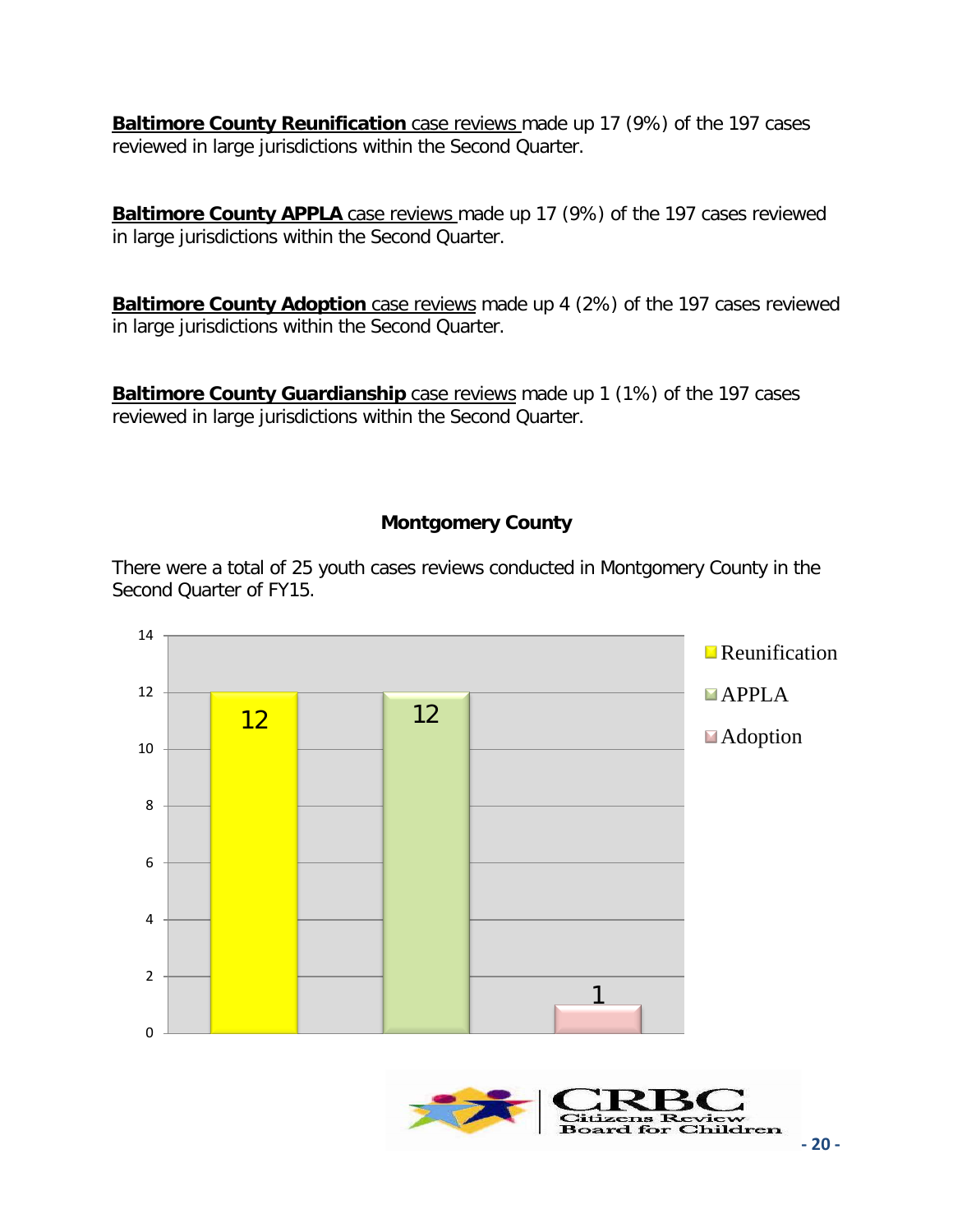**Montgomery County Reunification** case reviews made up 12 (6%) of the 197 cases reviewed in large jurisdictions within the Second Quarter.

**Montgomery County APPLA** case reviews made up 12 (6%) of the 197 cases reviewed in large jurisdictions within the Second Quarter.

**Montgomery County Guardianship** case reviews made up 1 (1%) of the 197 cases reviewed in large jurisdictions within the Second Quarter.

# **Prince Georges County**

<span id="page-20-0"></span>There were a total of 38 youth cases reviews conducted in Prince Georges County in the Second Quarter of FY15.



**Prince Georges Reunification** case reviews made up 5 (3%) of the 197 cases reviewed in large jurisdictions within the Second Quarter.

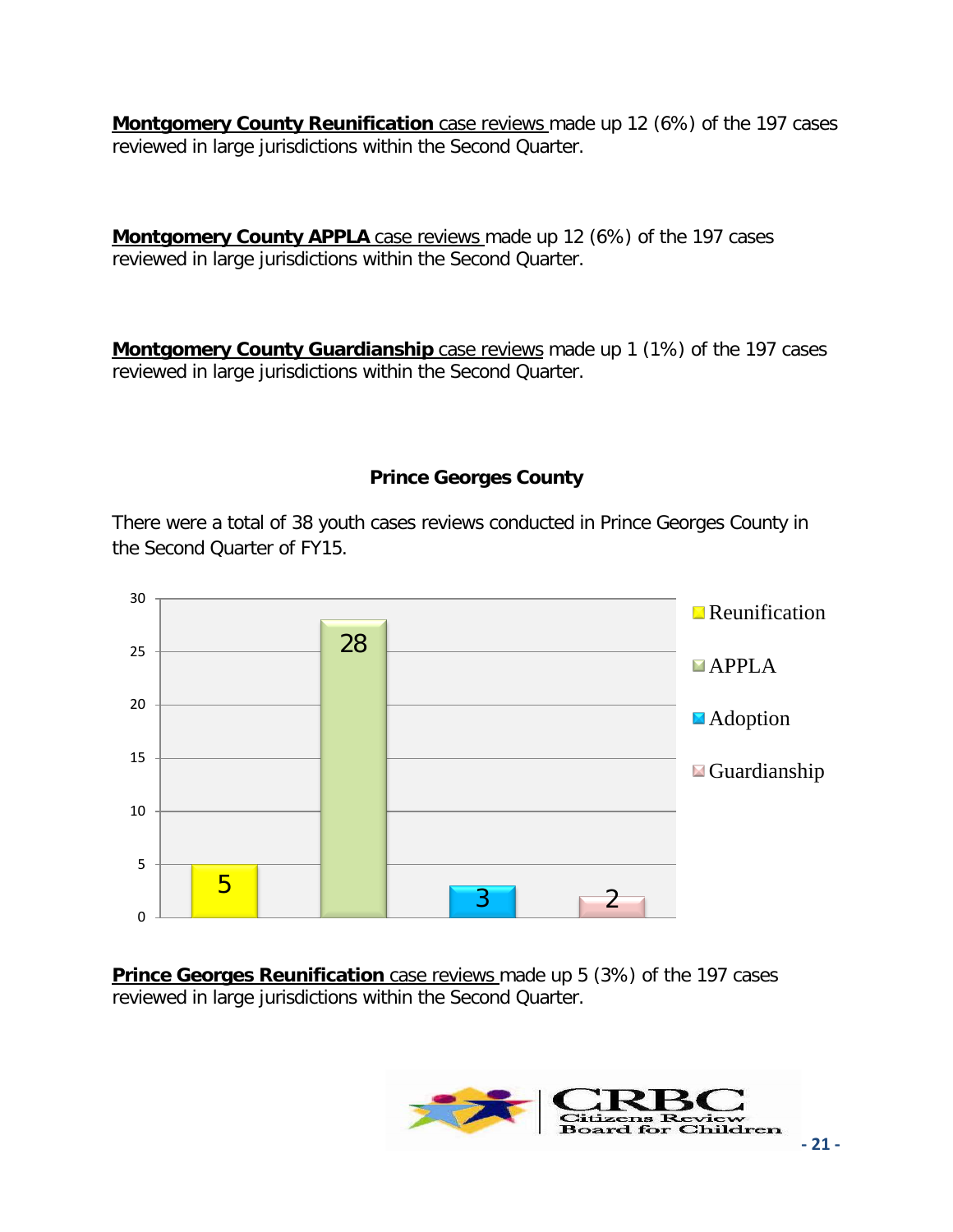**Prince Georges APPLA** case reviews made up 28 (14%) of the 197 cases reviewed in large jurisdictions within the Second Quarter.

**Prince Georges Adoption** case reviews made up 3 (2%) of the 197 cases reviewed in large jurisdictions within the Second Quarter.

**Prince Georges County Guardianship** case reviews made up 2 (1%) of the 197 cases reviewed in large jurisdictions within the Second Quarter.

#### <span id="page-21-0"></span>**Medium Jurisdiction:**

|                     | Reunification | Adoption | <b>APPLA</b> | Guardianship | Total |
|---------------------|---------------|----------|--------------|--------------|-------|
| <b>Anne Arundel</b> |               |          |              |              | 14    |
| Cecil               | 10            |          |              |              | 18    |
| <b>Charles</b>      |               |          |              |              | 8     |
| <b>Frederick</b>    |               |          |              |              |       |
| <b>Harford</b>      |               |          |              |              | 12    |
| <b>Saint Mary's</b> |               |          |              |              | 8     |
| Washington          |               |          |              |              |       |
| <b>Total</b>        | 28            |          | 31           |              |       |

**\*\*** Medium: 300-500 cases

Out of the total 311 youth reviewed in the Second Quarter of FY15, there were a total of 76 (24%) who were placed within medium jurisdictions.

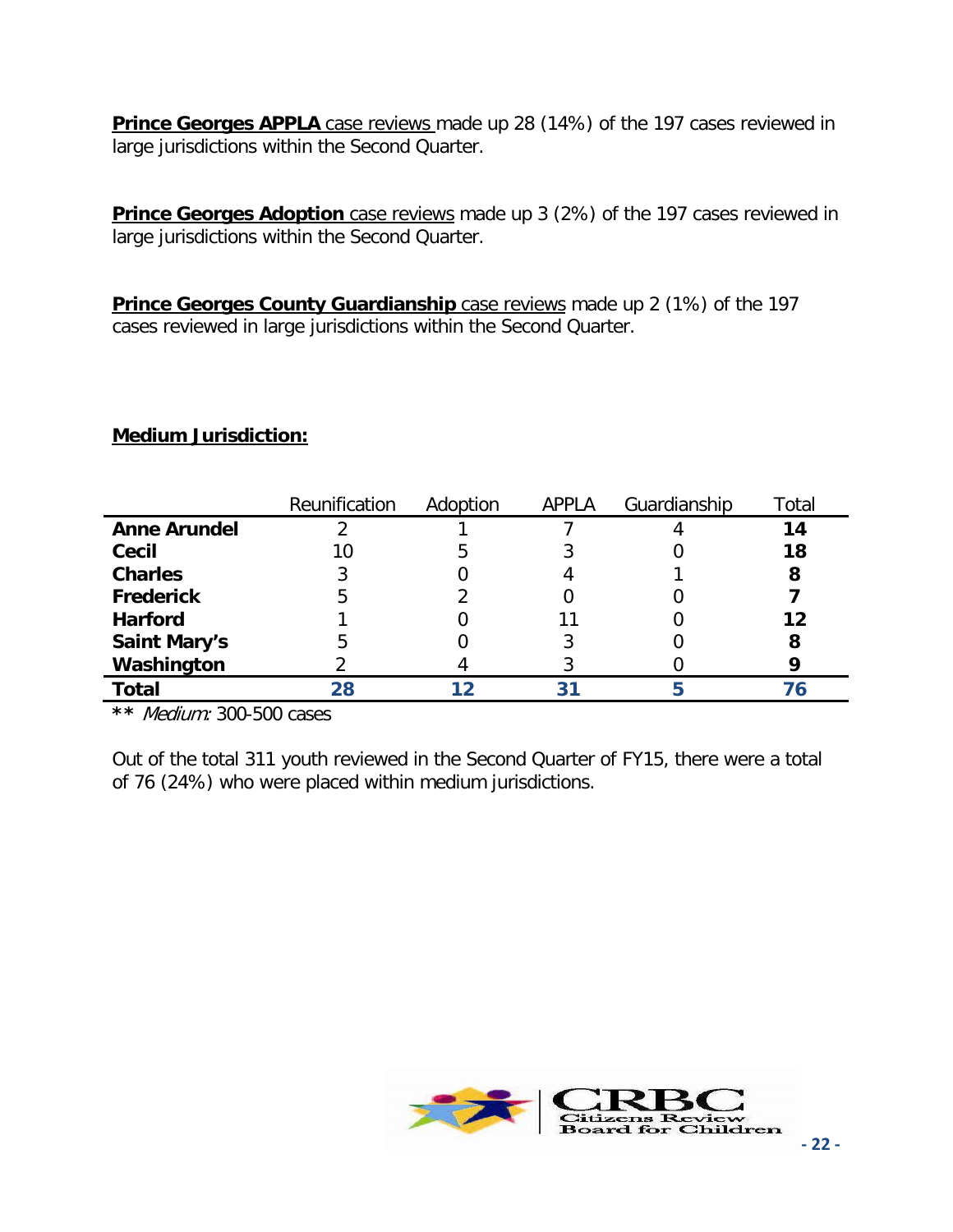# **Anne Arundel County**

<span id="page-22-0"></span>There was a total of 14 youth case reviews conducted in Anne Arundel County in the Second Quarter of FY15.



**Anne Arundel County Reunification** case reviews made up 2 (3%) of the 76 case reviewed in the medium jurisdictions within the Second Quarter.

**Anne Arundel County APPLA** case reviews made up 7 (9%) of the 76 cases reviewed in medium jurisdictions within the Second Quarter.

**Anne Arundel County Adoption** case reviews made up 1 (1%) of the 76 cases reviewed in medium jurisdictions within the Second Quarter.

**Anne Arundel County Guardianship** case reviews made up 4 (5%) of the 76 cases reviewed in medium jurisdictions within the Second Quarter.

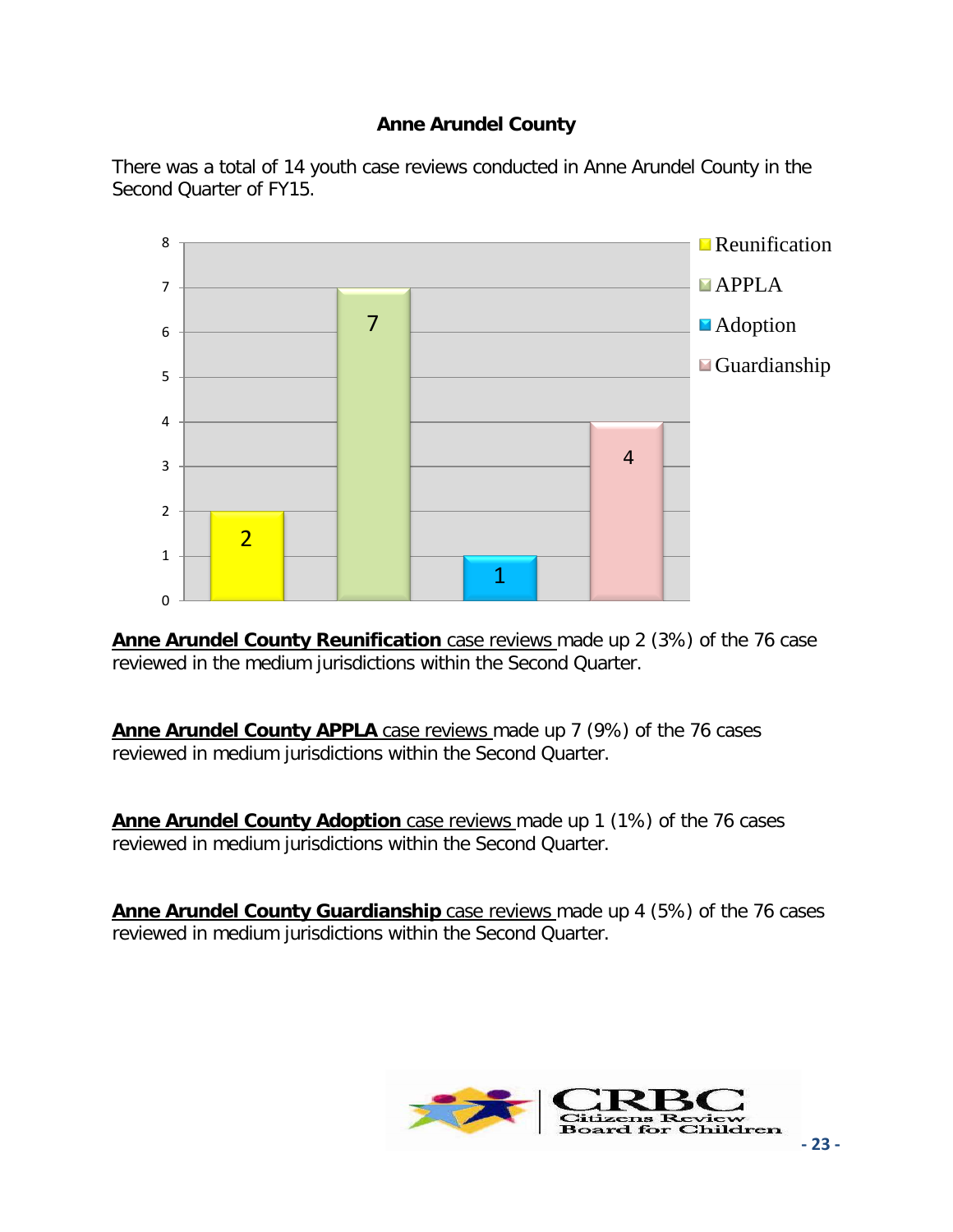# **Cecil County**

<span id="page-23-0"></span>There were a total of 18 youth cases reviews conducted in Cecil County in the Second Quarter of FY15.



**Cecil County Reunification** case reviews made up 10 (13%) of the 76 cases reviewed in medium jurisdictions within the Second Quarter.

**Cecil County APPLA** case reviews made up 3 (4%) of the 76 cases reviewed in medium jurisdictions within the Second Quarter.

**Cecil County Adoption** case reviews made up 5 (7%) of the 76 cases reviewed in medium jurisdictions within the Second Quarter.

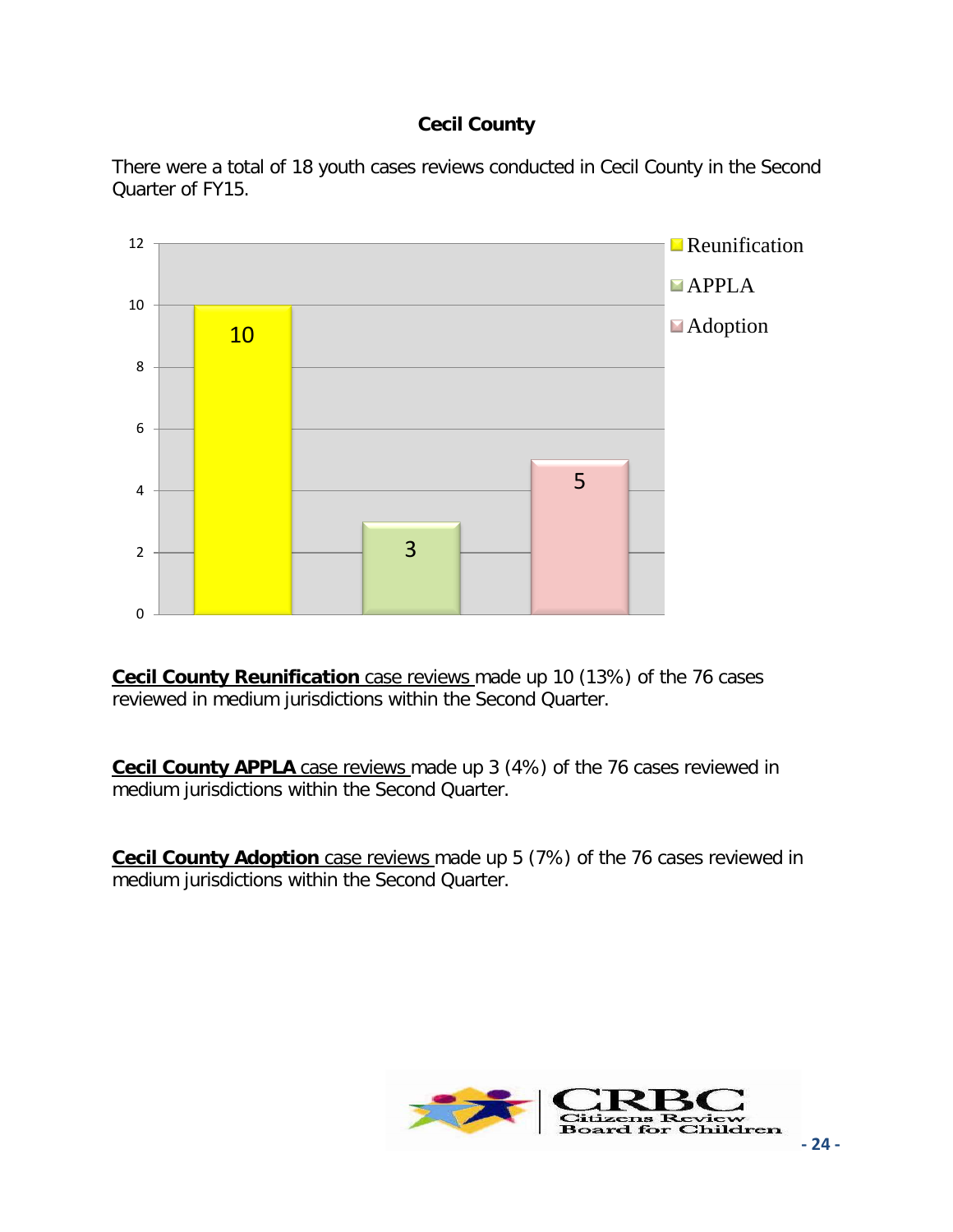# **Charles County**

<span id="page-24-0"></span>There were a total of 8 youth cases reviews conducted in Charles County in the Second Quarter of FY15



**Charles County Reunification** case reviews made up 3 (4%) of the 76 cases reviewed in medium jurisdictions within the Second Quarter.

**Charles County APPLA** case reviews made up 4 (5%) of the 76 cases reviewed in medium jurisdictions within the Second Quarter.

**Charles County Guardianship** case reviews made up 1 (1%) of the 76 cases reviewed in medium jurisdictions within the Second Quarter.

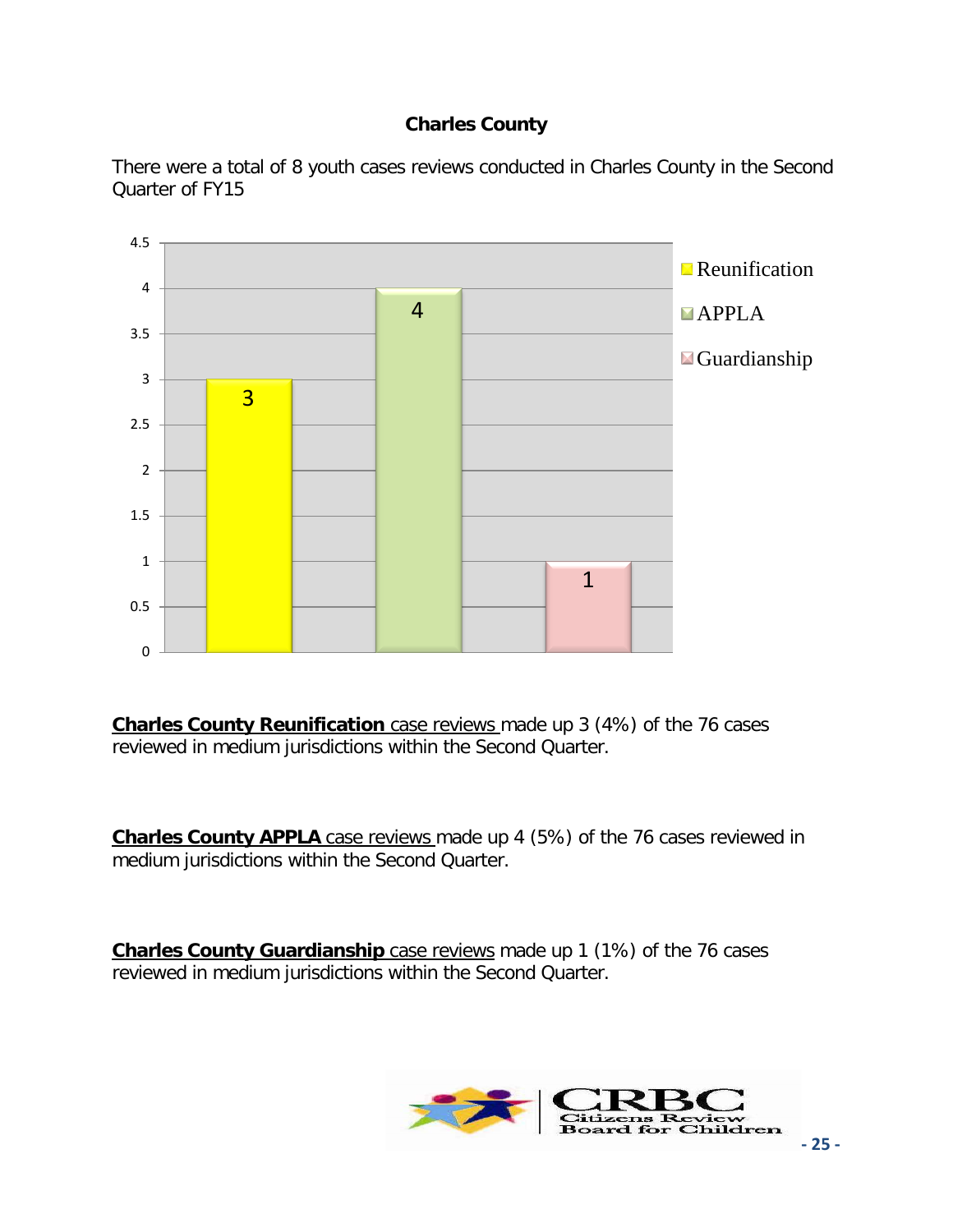# **Frederick County**

<span id="page-25-0"></span>There were a total of 7 youth cases reviews conducted in Frederick County in the Second Quarter of FY15.



**Frederick County Reunification** case reviews made up 5 (7%) of the 76 cases reviewed in medium jurisdictions within the Second Quarter.

**Frederick County Adoption** case reviews made up 2 (3%) of the 76 cases reviewed in medium jurisdictions within the Second Quarter.

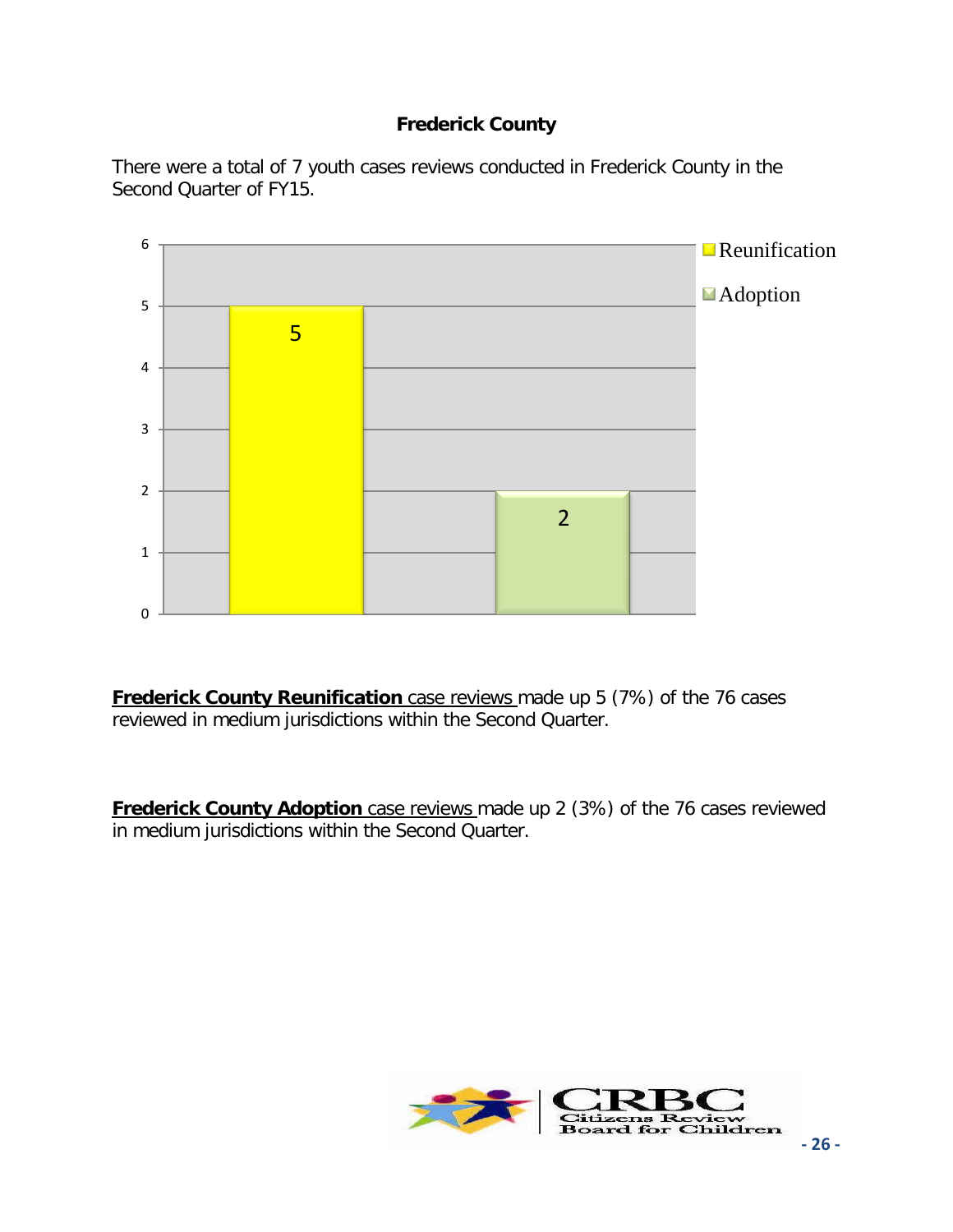# **Harford County**

<span id="page-26-0"></span>There were a total of 12 youth cases reviews conducted in Harford County in the Second Quarter of FY15



**Harford County Reunification** case reviews made up 1 (1%) of the 76 cases reviewed in medium jurisdictions within the Second Quarter.

**Harford County APPLA** case reviews made up 11 (14%) of the 76 cases reviewed in medium jurisdictions within the Second Quarter.

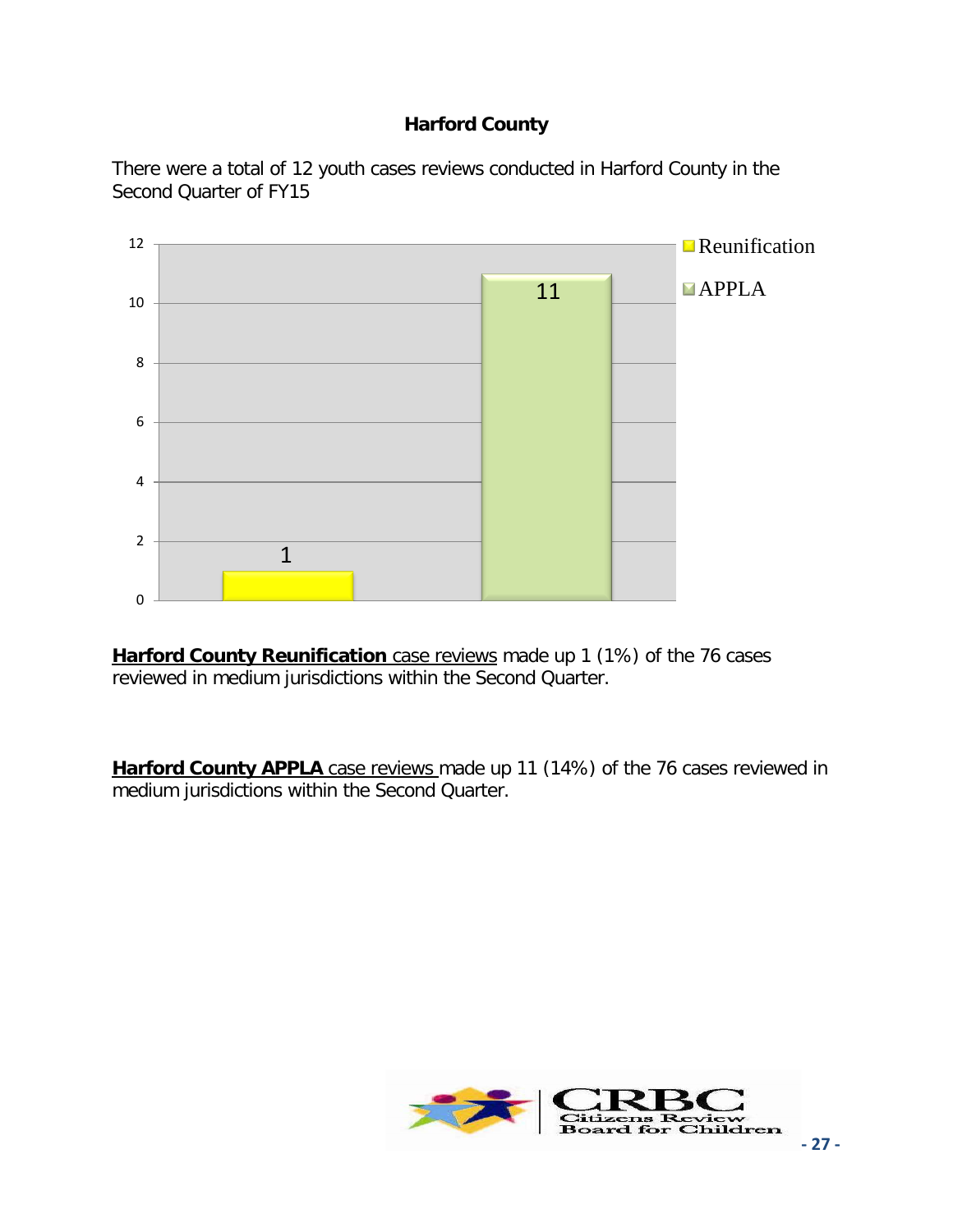# **Saint Mary's County**

<span id="page-27-0"></span>There were a total of 8 youth cases reviews conducted in St. Mary's County in the Second Quarter of FY15.



**St. Mary's County Reunification** case reviews made up 5 (7%) of the 76 cases reviewed in medium jurisdictions within the Second Quarter.

**St. Mary's County APPLA** case reviews made up 3 (4%) of the 76 cases reviewed in medium jurisdictions within the Second Quarter.

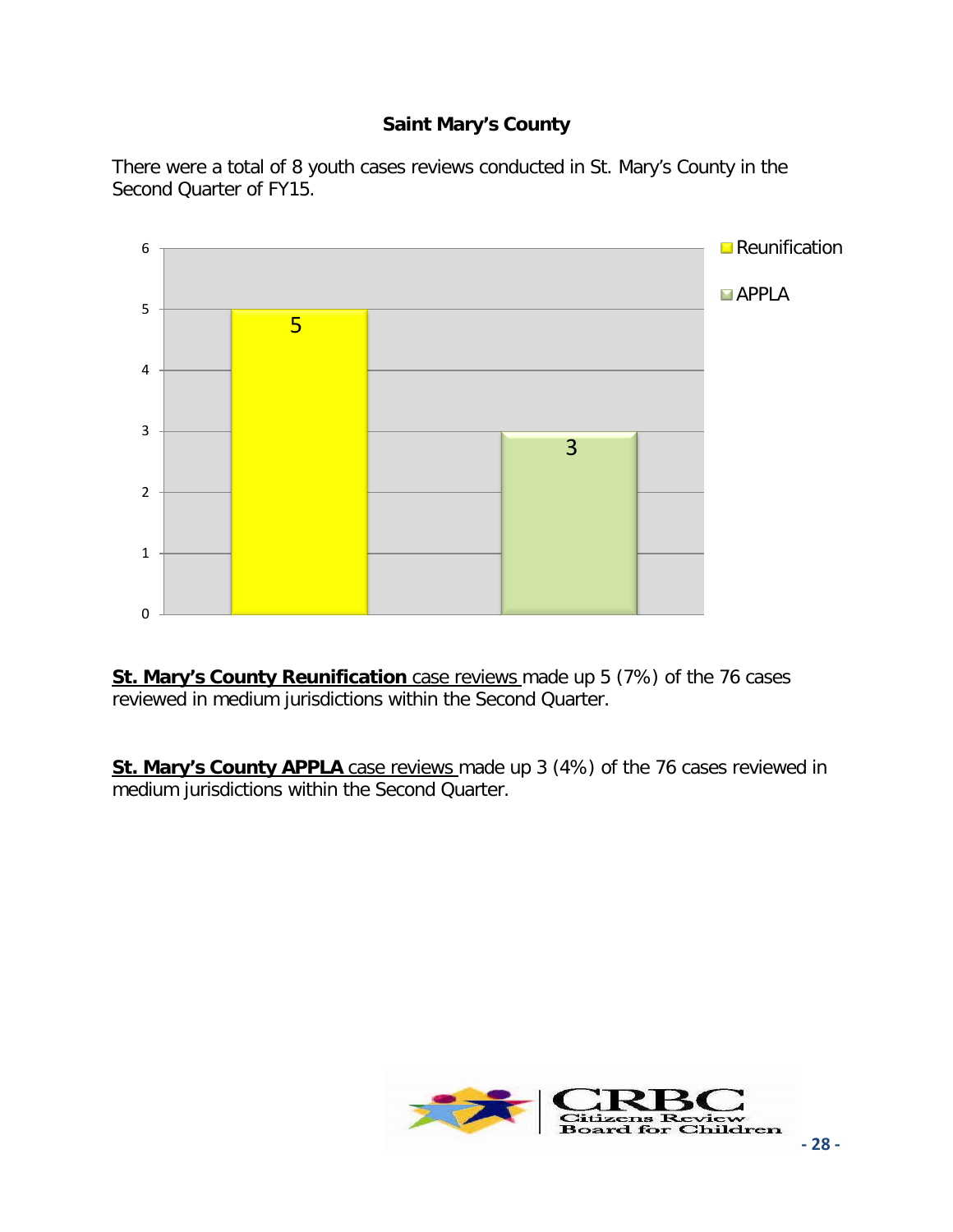# **Washington County**

<span id="page-28-0"></span>There were a total of 9 youth cases reviews conducted in Washington County in the Second Quarter of FY15.



**Washington County Reunification** case reviews made up 2 (3%) of the 76 cases reviewed in medium jurisdictions within the Second Quarter.

**Washington County APPLA** case reviews made up 3 (4%) of the 76 cases reviewed in medium jurisdictions within the Second Quarter.

**Washington County Adoption** case reviews made up 4 (6%) of the 76 cases reviewed in medium jurisdictions within the Second Quarter.

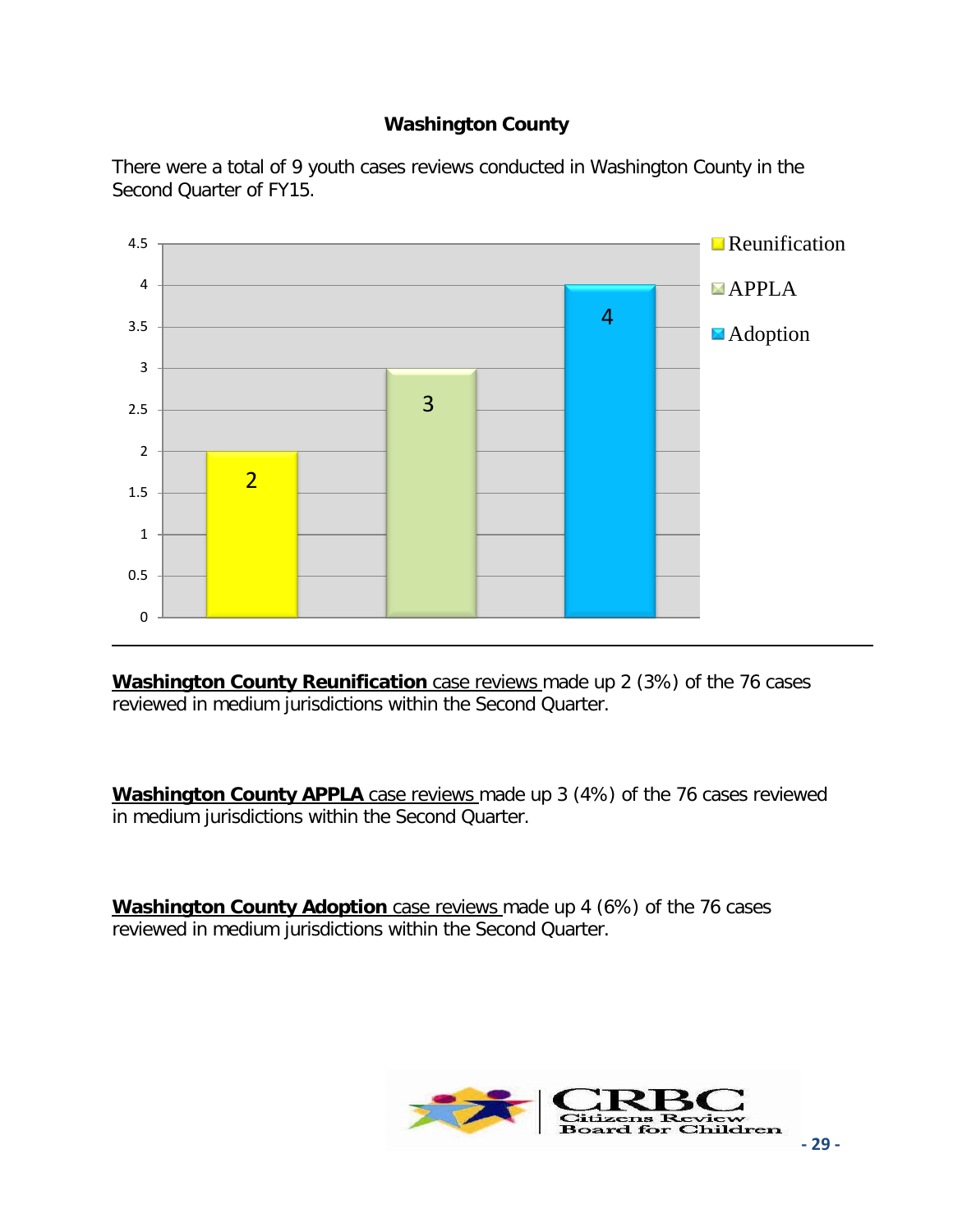<span id="page-29-0"></span>

|                | Reunification | Adoption | <b>APPLA</b> | Guardianship | Total |
|----------------|---------------|----------|--------------|--------------|-------|
| <b>Calvert</b> |               |          |              |              | O     |
| Carroll        |               |          |              |              | 8     |
| <b>Howard</b>  | 5             |          | 3            |              | 8     |
| <b>Talbot</b>  |               |          |              |              |       |
| Worcester      |               |          |              |              | 5     |
|                |               |          |              |              |       |
| <b>Total</b>   |               |          |              |              | 38    |

#### **Small Jurisdiction:**

Note: Fewer than 100 cases

There were a total of 38 (12%) out of the total 311 youth reviewed in the Second Quarter of FY15, who were placed within small jurisdiction.

# **Calvert County**

<span id="page-29-1"></span>There were a total of 6 youth cases reviews conducted in Calvert County in the Second Quarter of FY15.



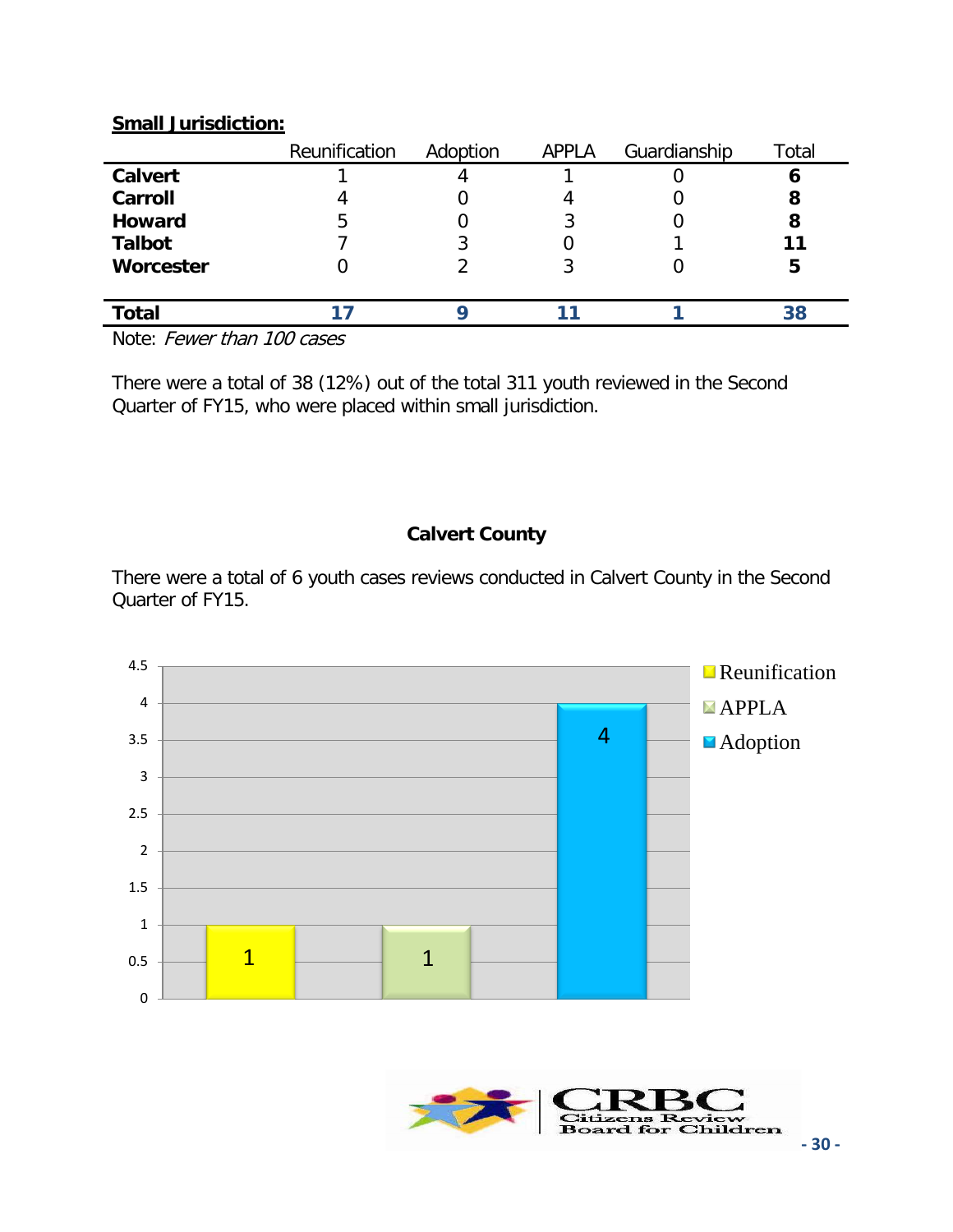**Calvert County Reunification** case reviews made up 1 (3%) of the 38 cases reviewed in small jurisdictions within the Second Quarter.

**Calvert County APPLA** case reviews made up 4 (11%) of the 38 cases reviewed in the small jurisdictions within the Second Quarter.

**Calvert County Adoption** case reviews made up 1 (3%) of the 38 cases reviewed in small jurisdictions within the Second Quarter.

#### **Carroll County**

<span id="page-30-0"></span>There were a total of 8 youth cases reviews conducted in Carroll County in the Second Quarter of FY15.



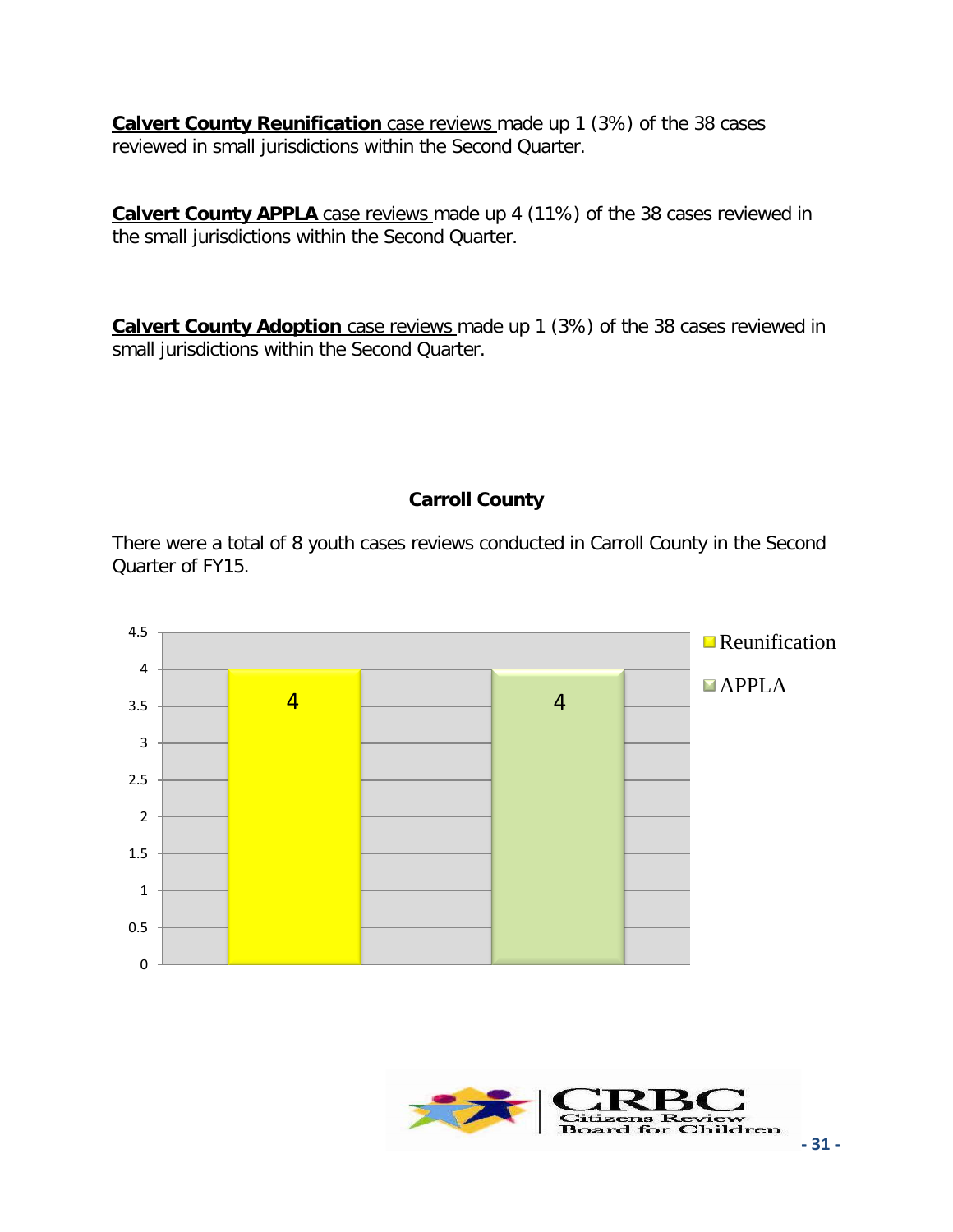**Carroll County Reunification** case reviews made up 4 (11%) of the 38 cases reviewed in small jurisdictions within the Second Quarter.

**Carroll County APPLA** case reviews made up 4 (11%) of the 38 cases reviewed in the small jurisdictions within the Second Quarter.

# **Howard County**

<span id="page-31-0"></span>There were a total of 8 youth cases reviews conducted in Howard County in the Second Quarter of FY15.



**Howard County Reunification** case reviews made up 5 (13%) of the 38 cases reviewed in small jurisdictions within the Second Quarter.

**Howard County APPLA** case reviews made up 3 (8%) of the 38 cases reviewed in the small jurisdictions within the Second Quarter.

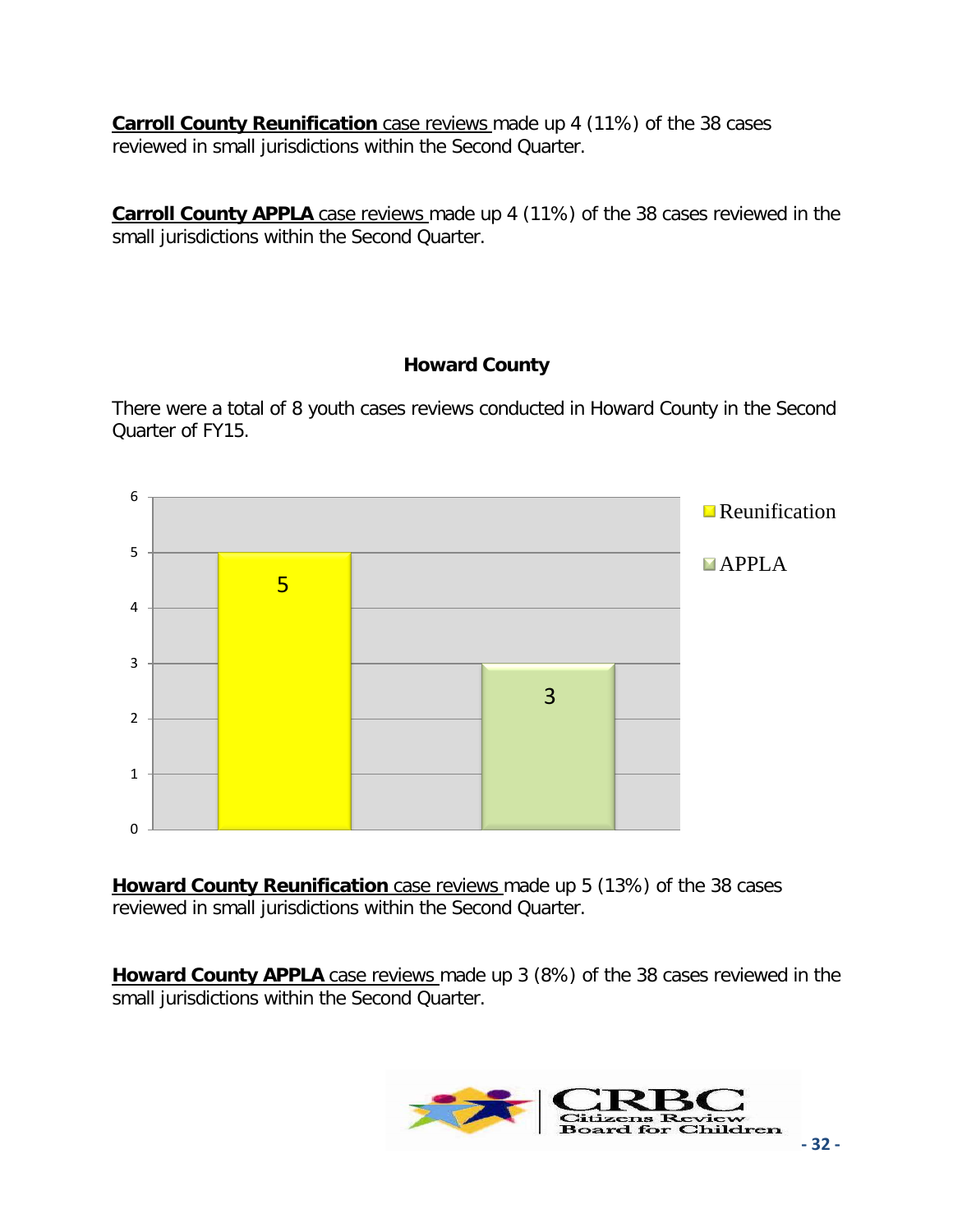# **Talbot County**

<span id="page-32-0"></span>There were a total of 11 youth cases reviews conducted in Talbot County in the Second Quarter of FY15.



**Talbot County Reunification** case reviews made up 7 (18%) of the 38 cases reviewed in small jurisdictions within the Second Quarter.

**Talbot County Adoption** case reviews made up 3 (8%) of the 38 cases reviewed in the small jurisdictions within the Second Quarter.

**Talbot County Guardianship** case reviews made up 1 (1%) of the 38 cases reviewed in small jurisdictions within the Second Quarter.

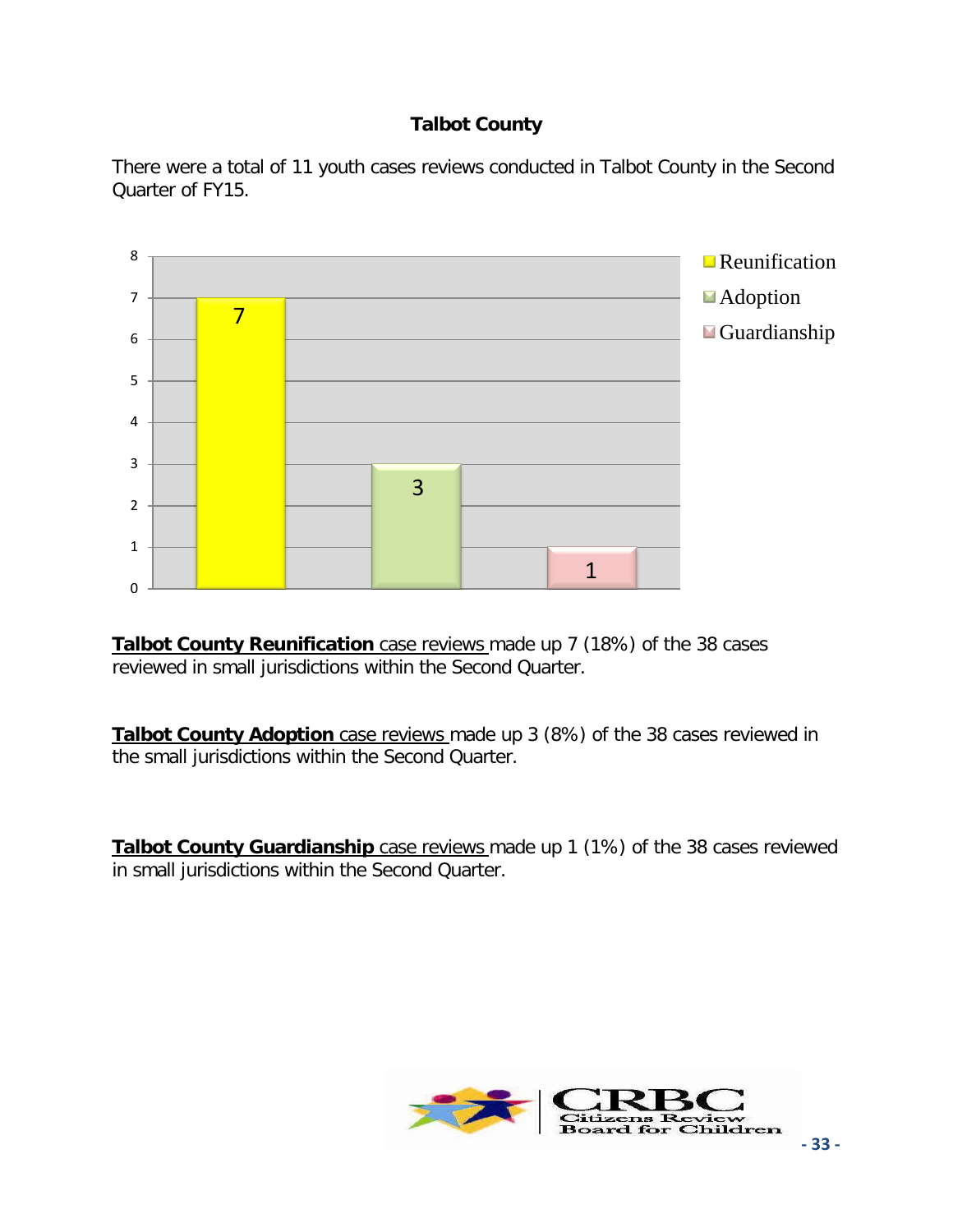# **Worcester County**

<span id="page-33-0"></span>There were a total of 5 youth cases reviews conducted in Worcester County in the Second Quarter of FY15.



**Worcester County APPLA** case reviews made up 3 (8%) of the 38 cases reviewed in the small jurisdictions within the Second Quarter.

**Worcester County Adoption** case reviews made up 2 (5%) of the 38 cases reviewed in small jurisdictions within the Second Quarter.

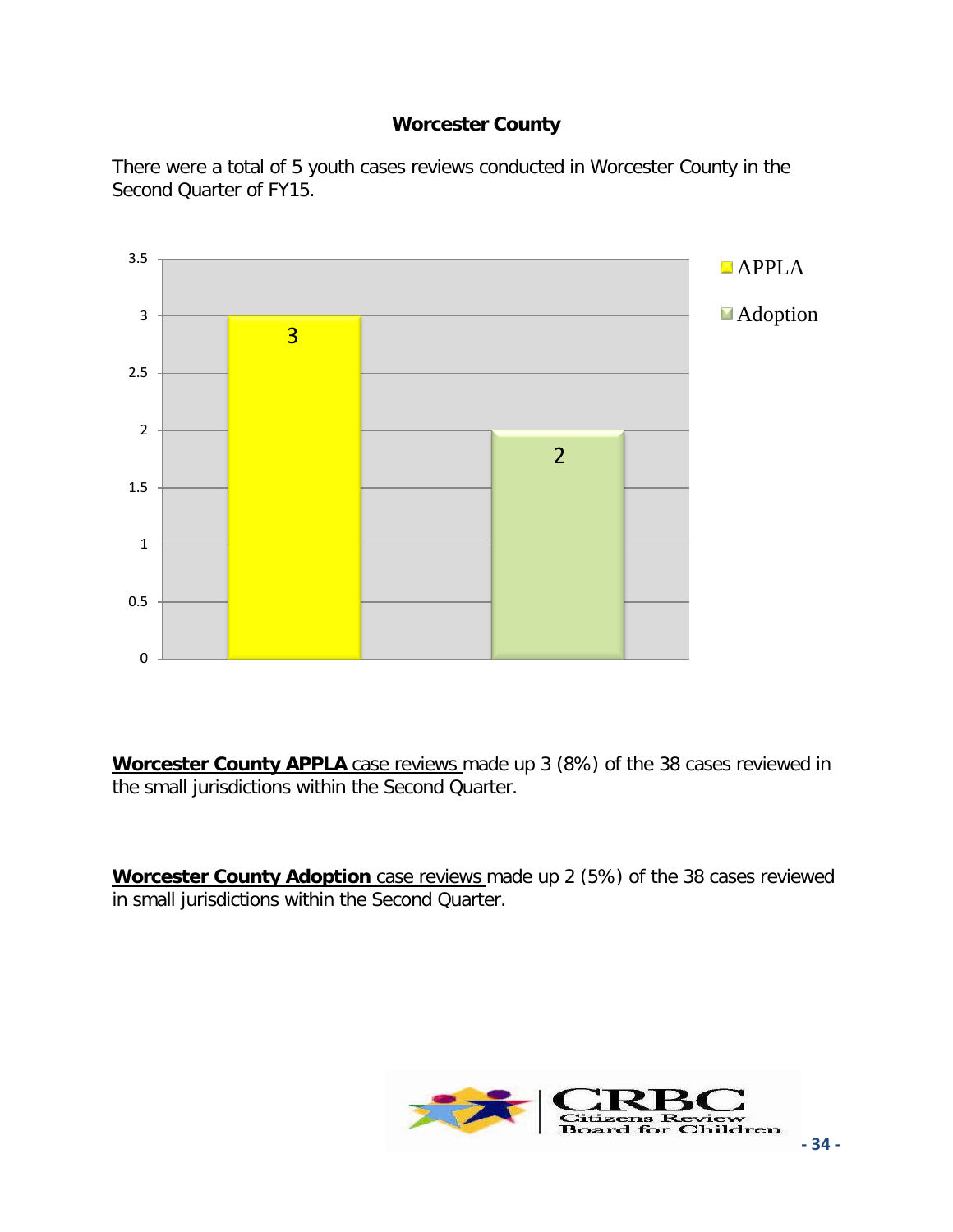# **Recommendations to All Local Jurisdictions**

<span id="page-34-0"></span>The Citizens Review Board for Children (CRBC) continues to provide timely recommendations in an effort to improve the systemic provision of public child welfare services, and the CRBC case review process. Therefore, the Second Quarter FY15 recommendations to all local jurisdictions mirror the recommendations submitted in the previous quarter.

#### CRBC Refresher:

• Each jurisdiction is being asked to be amenable to an upcoming CRBC request to be periodically placed on an All-Staff meeting agenda. The purpose of CRBC visiting each jurisdiction will be to provide a refresher/re-education about CRBC's mission, and how each local jurisdiction plays a crucial role in the case review process.

#### CHESSIE Access:

• Each jurisdiction is encouraged to have a working computer with CHESSIE access for its local DSS caseworkers/social workers use in the designated CRBC case review room. This will allow the DSS caseworkers to have access to pertinent information relating to the case(s) being reviewed.

#### Supportive Documentation:

- Each jurisdiction is encouraged to continue bringing case records and/or supportive documentation to all CRBC case reviews.
- Each jurisdiction is encouraged to improve their efforts with documenting a concurrent permanency plan.
- Each jurisdiction is encouraged to improve their efforts with getting parents to sign service agreements for those youth with a permanency plan of reunification.

#### Interested Parties:

- Each jurisdiction is encouraged to continue supplying CRBC with the most recent and current contact information for all interested parties, including professionals and family members.
- Each jurisdiction is encouraged to include the paternal family members as possible resources for all youth who are in out-of-home care.

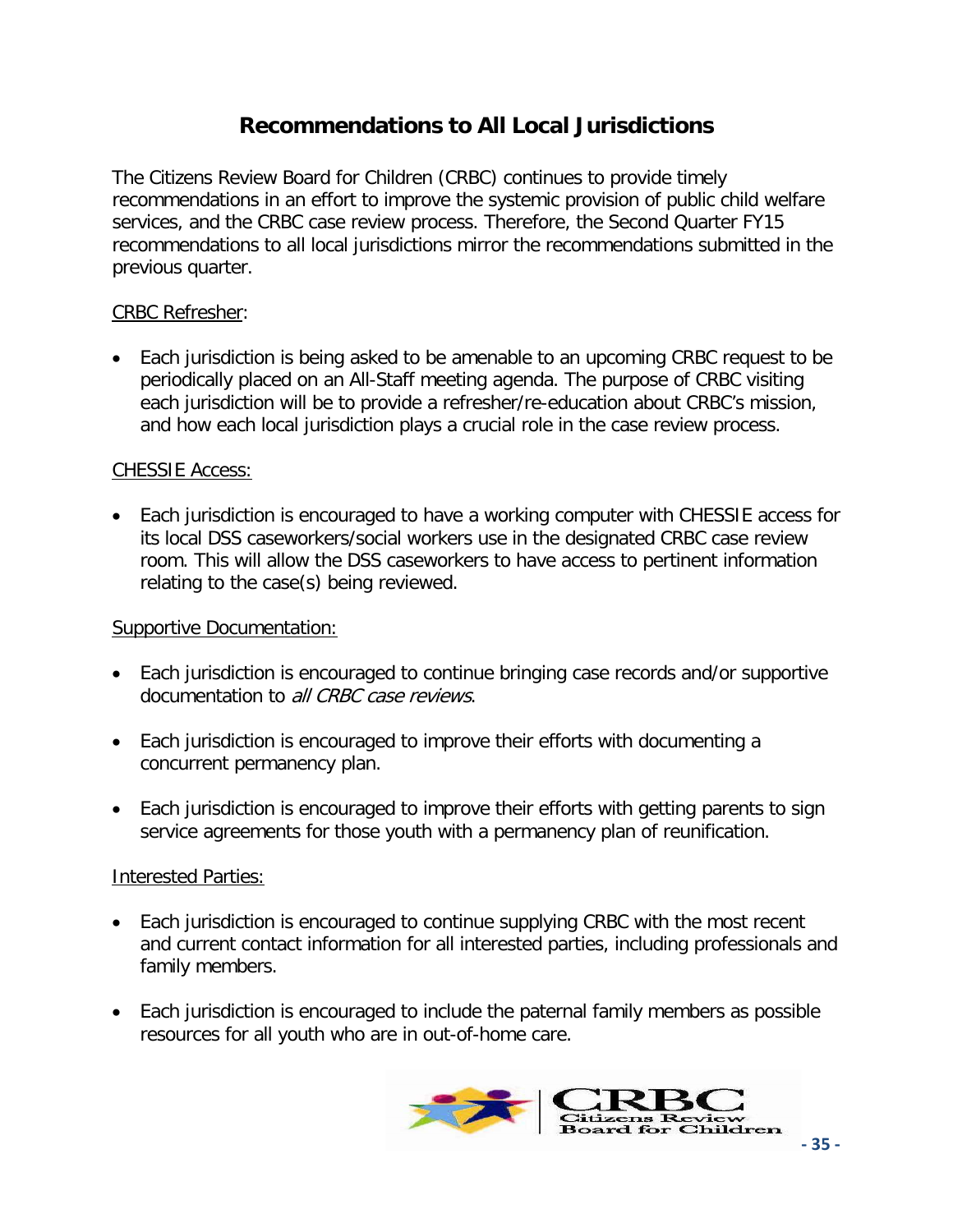• Each jurisdiction is encouraged to have all youth who are 10 years of age and older to attend his/her scheduled CRBC case review.

#### Independent Living:

- Each jurisdiction is encouraged to have youth who are age appropriate assessed for independent living skills, and linked with identified needed life skills training.
- Each jurisdiction is encouraged to improve their efforts with preparing youth that have a plan of APPLA to meet their employment goals.

#### Permanent Connections:

• Each jurisdiction is encouraged to improve their efforts with identifying permanent connections for those youth with a plan of APPLA.

#### Adoption:

• Each jurisdiction are encouraged to have youth that are age appropriate with a permanency plan of Adoption linked with Adoption Counseling services.

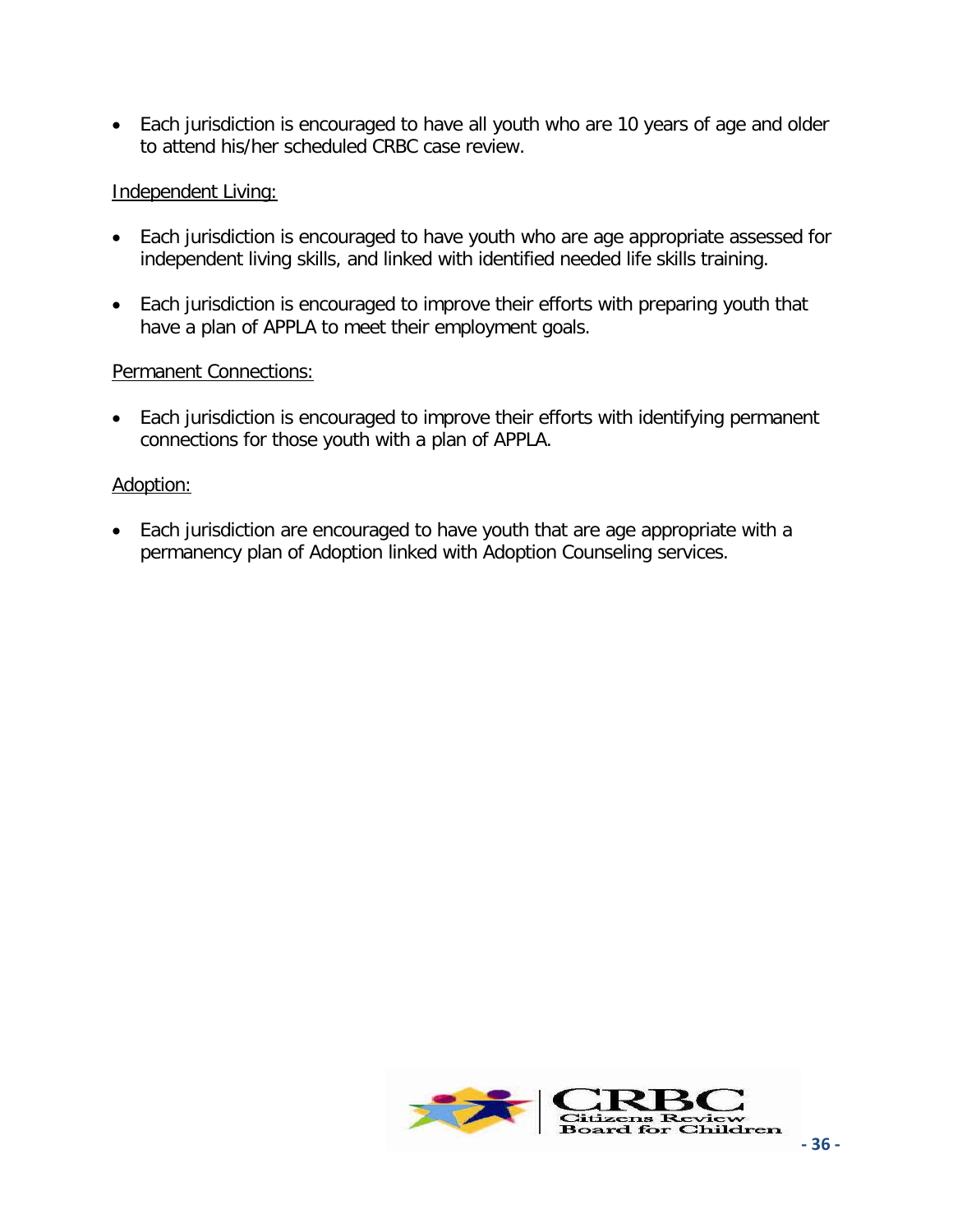# **The State Board**

<span id="page-36-0"></span>Nettie Anderson-Burrs (Chairperson) Representing Allegany, Garrett, and Washington Counties

James Trent (Vice Chairperson) Representing Calvert, Charles, Prince George's, and St. Mary's Counties

Delores Alexander Representing Baltimore and Harford Counties

Heidi Busch Representing Anne Arundel, Carroll, and Howard Counties

Doretha Henry Representing Dorchester, Somerset, Wicomico, and Worchester Counties

Sheila Jessup, PhD Representing Baltimore City

Helen Diane Johnson, MSW Representing Frederick and Montgomery Counties

Sylvia Smith Representing Baltimore City

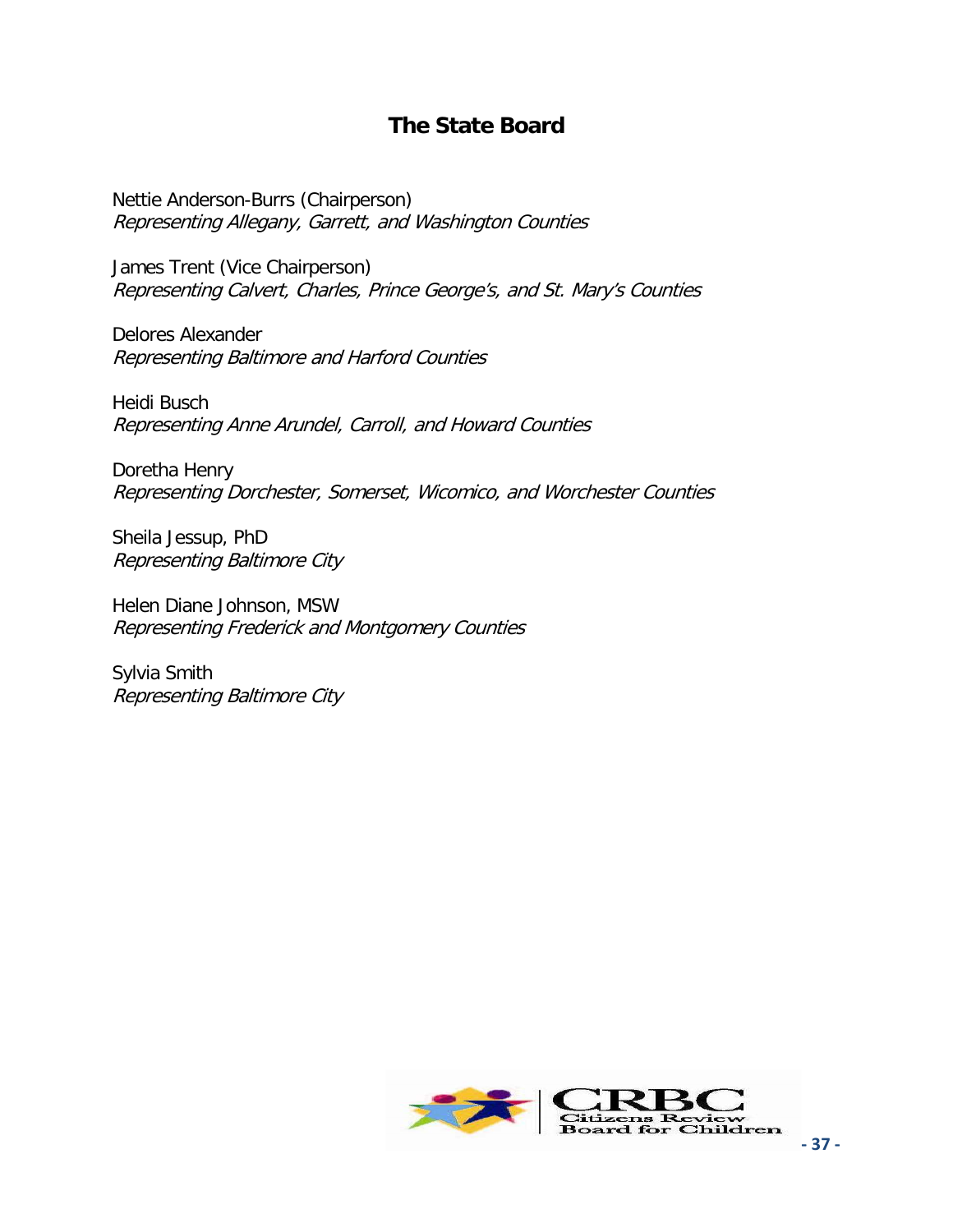# **CRBC Staff**

George Randall, Ph.D., MSW, LGSW Administrator

Crystal Young, MSW Assistant Administrator

Denise Wheeler Staff Assistant Supervisor

Jerome Findlay IT Officer/Scheduler

Fran Barrow Staff Assistant

Michele Foster, MSW Staff Assistant

Eric Davis, MSW Staff Assistant

Marlo Palmer-Dixon Volunteer Specialist

Cindy Hunter-Gray Lead Secretary

Desiree Gold Clerk

Vacant Volunteer Recruitment Coordinator